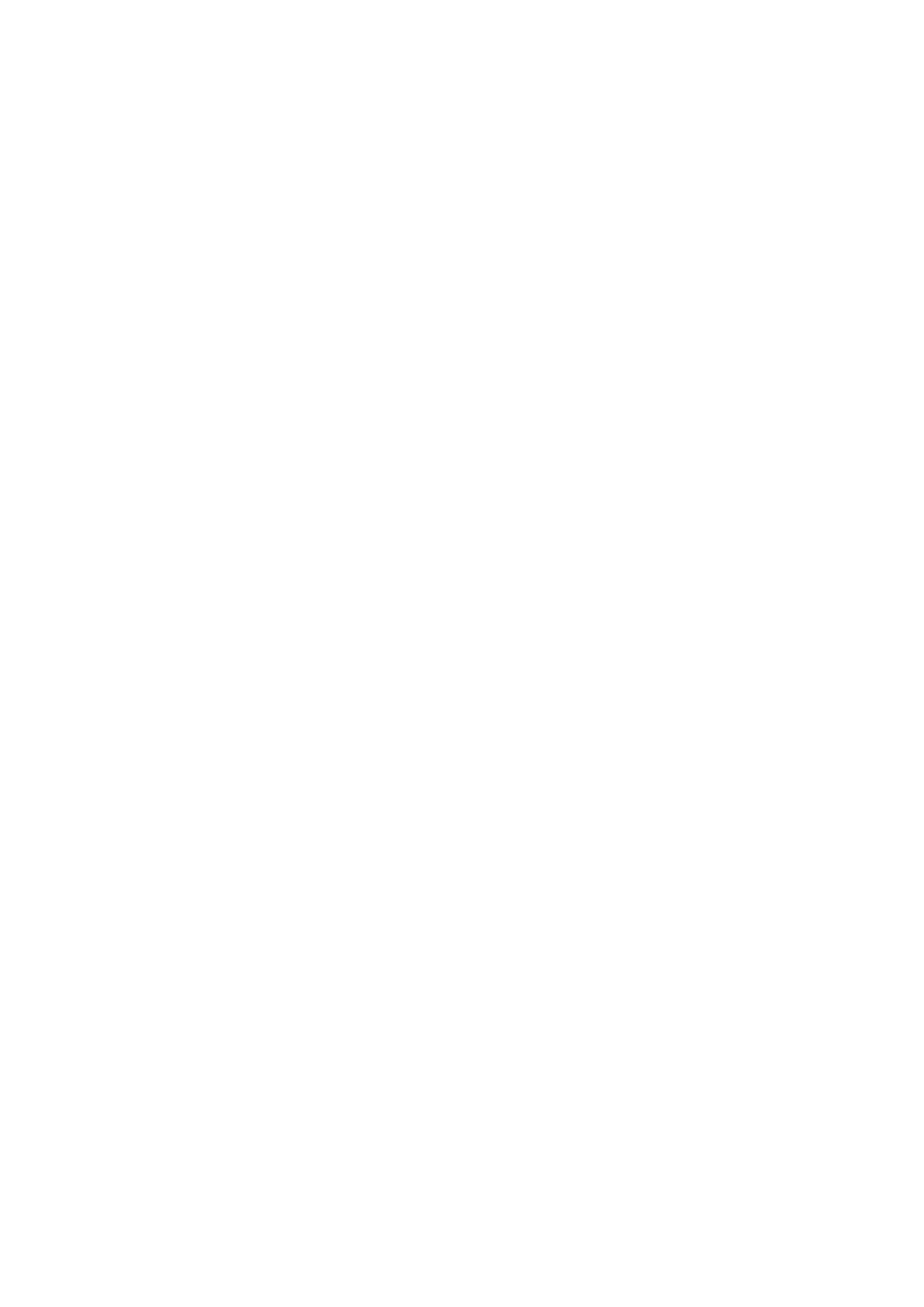# Introduction

The purpose of a Quarterly Operational Report (QOR) is to present a snapshot of the Council progressing through the delivery of the programme of activities agreed to in that year's annual plan or long-term plan. It is designed to give a feel for how the Council is progressing and the forecast for the rest of the year.

The QOR is structured in the following manner for each activity within each one of the six groups of activity:

- The objective for that activity
- Commentary/Highlights a high level overview of how that activity is progressing and any indications for future performance. Case studies and/or matters of interest may also be included in this section.
- Outputs/Key performance indicators these are the annual plan/long-term plan measures for the year together with actual performance to date.
- Scoreboard Outputs/Key performance indicators this is a graphical representation of how performance is progressing and how it is forecast to progress for the rest of the year. The key is:
	- o green performance is on target for the year or is forecast to remain on target for the year
	- o orange performance to date is at risk of not achieving the target or there is a risk that the year end performance may not be achieved
	- o red performance to date has not achieved the target or the performance for the rest of the year is unlikely to achieve the target
	- o grey the performance measure has been delayed
	- o black reporting on the performance measure has not been updated or the forecast for the rest of the year has not been updated.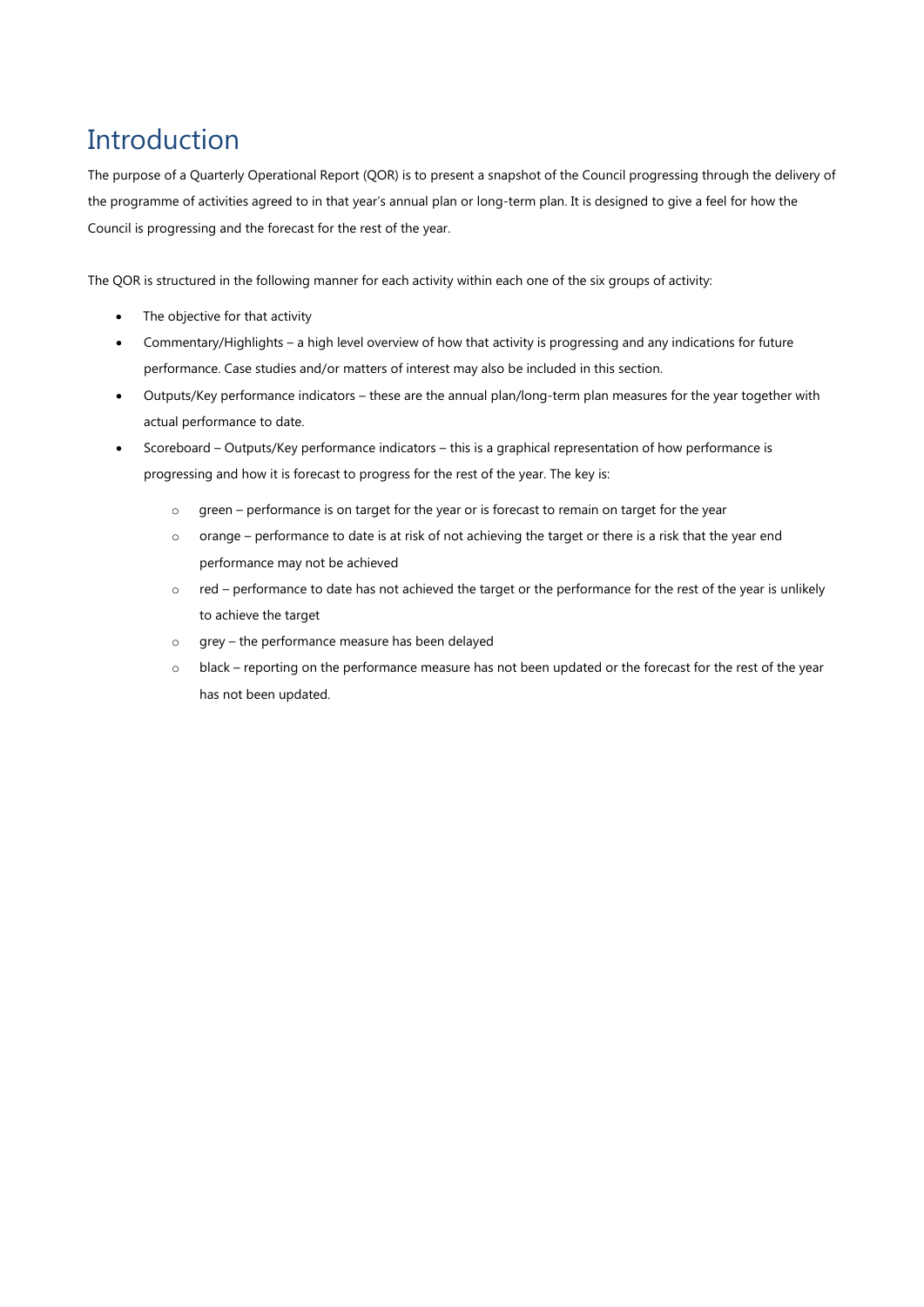

### <span id="page-3-0"></span>Resource management planning

Preparing, adopting and maintaining comprehensive and publicly considered policies, plans and strategies that will deliver to the Taranaki community, efficient and effective management of the Council's functions and Taranaki's natural and physical resources.

#### Commentary/Highlights

Continued to make progress on the review of the Freshwater and Coastal plans. Feedback from 42 parties on the draft Freshwater and Land Management Plan is being considered and assessed. Some issues are being raised that will require further work. The recent announcements by the Minister for the Environment on further reforms to freshwater management, the RMA and added national guidance introduce further considerable uncertainty for the review of the Freshwater and Land Plan.

| <b>Performance measure</b>                                                                                      | <b>Actual performance</b>                                                                                                                                                                                                                                                                                                                                                                                                                    |
|-----------------------------------------------------------------------------------------------------------------|----------------------------------------------------------------------------------------------------------------------------------------------------------------------------------------------------------------------------------------------------------------------------------------------------------------------------------------------------------------------------------------------------------------------------------------------|
| Complete preparation/full reviews and interim reviews of<br>resource management policies, plans and strategies: |                                                                                                                                                                                                                                                                                                                                                                                                                                              |
| Regional Policy Statement: Full review 2019/2020.                                                               | The review of the Regional Policy Statement for Taranaki was<br>completed and made operative in January 2010. No further work<br>is required until the full review in 2019/2020.                                                                                                                                                                                                                                                             |
| Regional Coastal Plan: Full review 2015/2016. Interim<br>review 2022/2023.                                      | The Draft Coastal Plan is in preparation with the draft policy<br>framework and rules being developed. The Draft Coastal<br>Landscape Study has been released for targeted consultation.                                                                                                                                                                                                                                                     |
| Regional Air Quality Plan: Interim review 2016/2017. Full<br>review 2021/2022.                                  | The review of the Regional Air Quality Plan for Taranaki was<br>completed and made operative on 25 July 2011. No further work<br>is required until the interim review of the efficiency and<br>effectiveness of that Plan, which is scheduled for 2016/2017.                                                                                                                                                                                 |
| Regional Fresh Water and Land Plan: Full review<br>2015/2016. Interim review 2022/2023.                         | The Draft Plan was sent out for targeted consultation on 1 May<br>2015. 42 submissions/feedback were received. The Section 32<br>Report is in preparation. An Issues and options paper in relation<br>to the Plan review process and the National Policy Statement on<br>Freshwater Management progressive implementation plan was<br>prepared for Council's consideration in relation to if and when to<br>publicly notify a Proposed Plan. |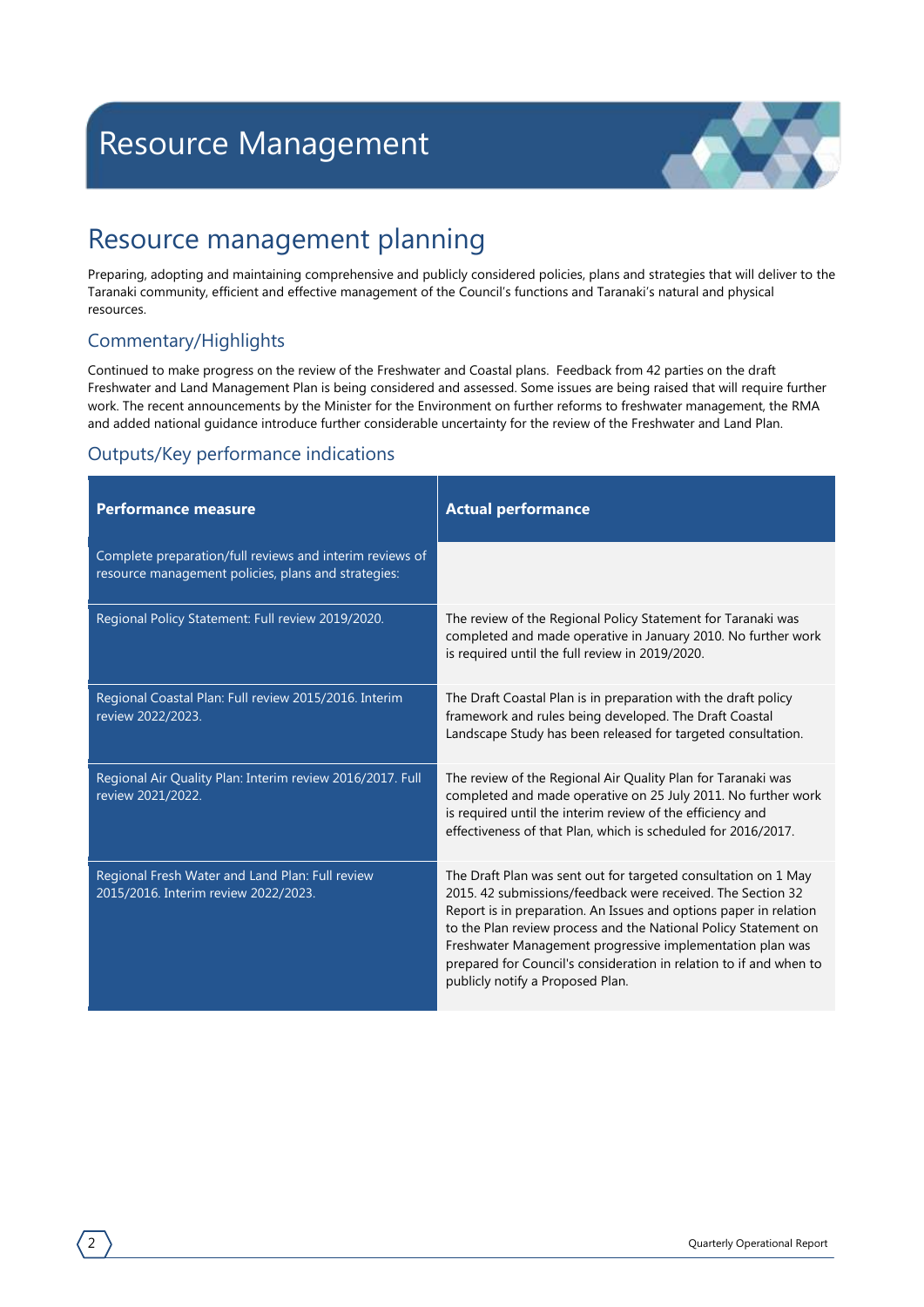

- **•** On target
- Target may not be achieved
- Target will not be achieved
- Delayed
- **Overdue**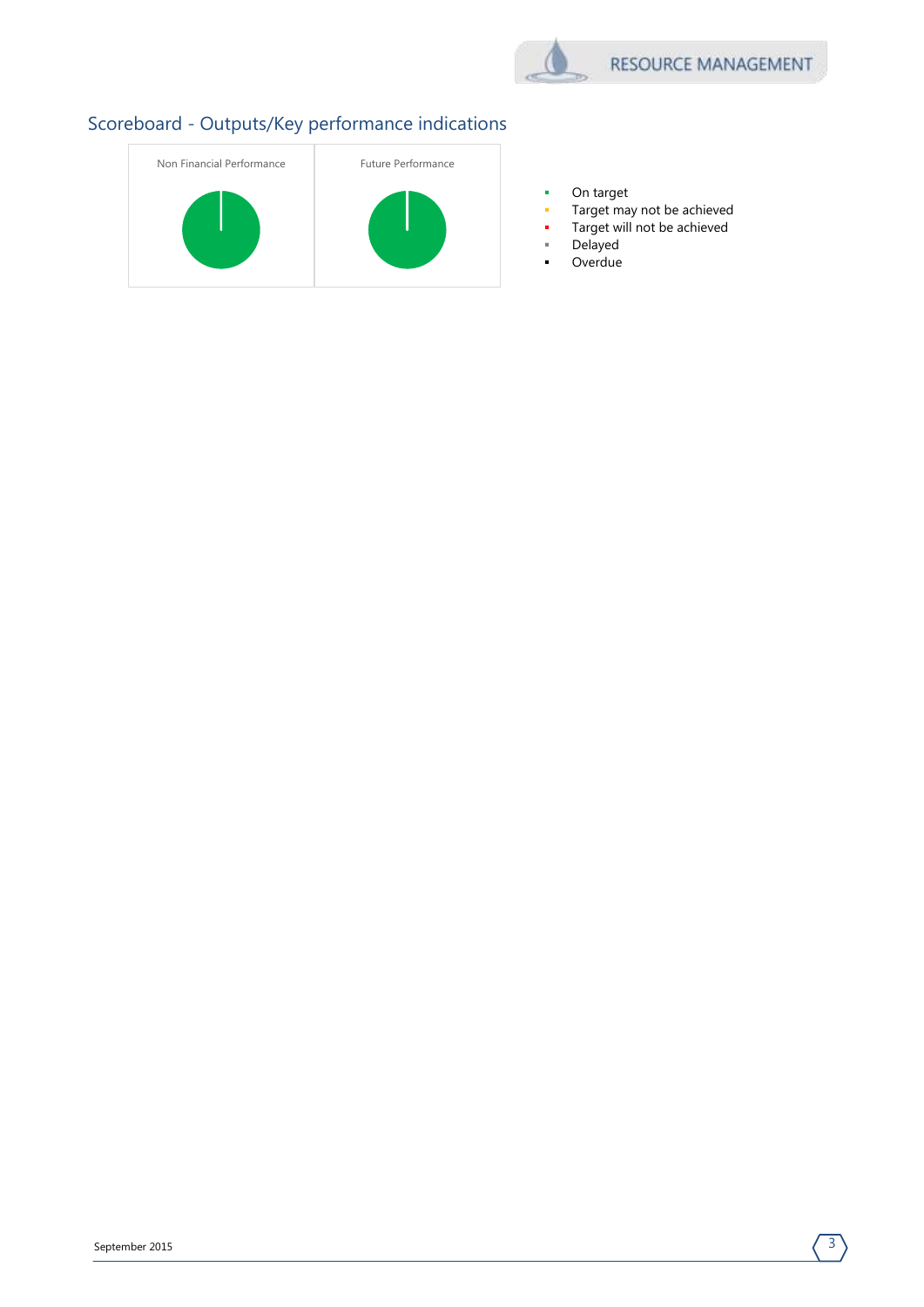### Consent processing and administration

Processing all applications for resource consents and administering resource consents in an efficient and effective manner.

#### Commentary/Highlights

Fewer resource consent applications are being received arising from the downturn in the diary and oil and gas sectors. However, staff are still busy working on new applications and consent renewals. Some significant resource consent applications attracting submissions were succesfully resolved through the prehearing process without a formal hearing (e.g., Lepper Pig farm). The consenting process is becoming more streamlined with ongong system improvements being made to manage consenting risks and to reduce costs. There have been no objections or appeals against consent decisions. The 100% consent processing timeframe compliance has been maintained, meaning activities are not being held up.

#### Outputs/Key performance indications

| <b>Performance measure</b>                                                                                                                                                                                                                                                                                                                      | <b>Actual performance</b>                                                                                                                                                                                                                                                                                                                             |
|-------------------------------------------------------------------------------------------------------------------------------------------------------------------------------------------------------------------------------------------------------------------------------------------------------------------------------------------------|-------------------------------------------------------------------------------------------------------------------------------------------------------------------------------------------------------------------------------------------------------------------------------------------------------------------------------------------------------|
| Provide appropriate and timely information in<br>response to 100% of requests for assistance in<br>implementing Resource Management Act 1991 plan<br>rules.                                                                                                                                                                                     | Timely and appropriate information has been provided for all<br>information requests.                                                                                                                                                                                                                                                                 |
| Process, issue and report upon 100% of accepted<br>resource consent applications (approximately 450<br>consents per annum), in compliance with the Resource<br>Management Act 1991 and the Council's Resource<br>Consents Procedures document and successfully<br>defend 100% of consent decisions appealed to the<br><b>Environment Court.</b> | Over the year to date, all of the resource consent applications<br>received (104) were processed in accordance with the statutory<br>procedures of the Act, and the Council's Resource Consents<br>Procedures documentation. There have been no appeals to the<br>Environment Court against any Council decision.                                     |
| Process and administer 100% of accepted resource<br>consent applications in compliance with statutory<br>timeframes prescribed in the Resource Management<br>Act 1991 and the Council's Resource Consents<br>Procedures document.                                                                                                               | During the month, 40 resource consent applications were<br>processed, all of them within the timeframe required by the<br>Resource Management Act. Over the year to date, 104 resource<br>consent applications have been processed, all within the<br>timeframes required by the RMA and the Council's Resource<br>Consents Procedures documentation. |
| Minimising the number and duration of resource<br>consent hearings by resolving, through the pre-<br>hearing process, at least 50% of submissions received<br>on resource consent applications.                                                                                                                                                 | Over the year to date the Council has resolved 100% (5/5) of<br>resource consent applications attracting submissions through the<br>pre-hearing process and without the need for a formal hearing.<br>These applications involved 8 submissions.                                                                                                      |



- 
- Target may not be achieved
- Target will not be achieved
- Delayed
- Overdue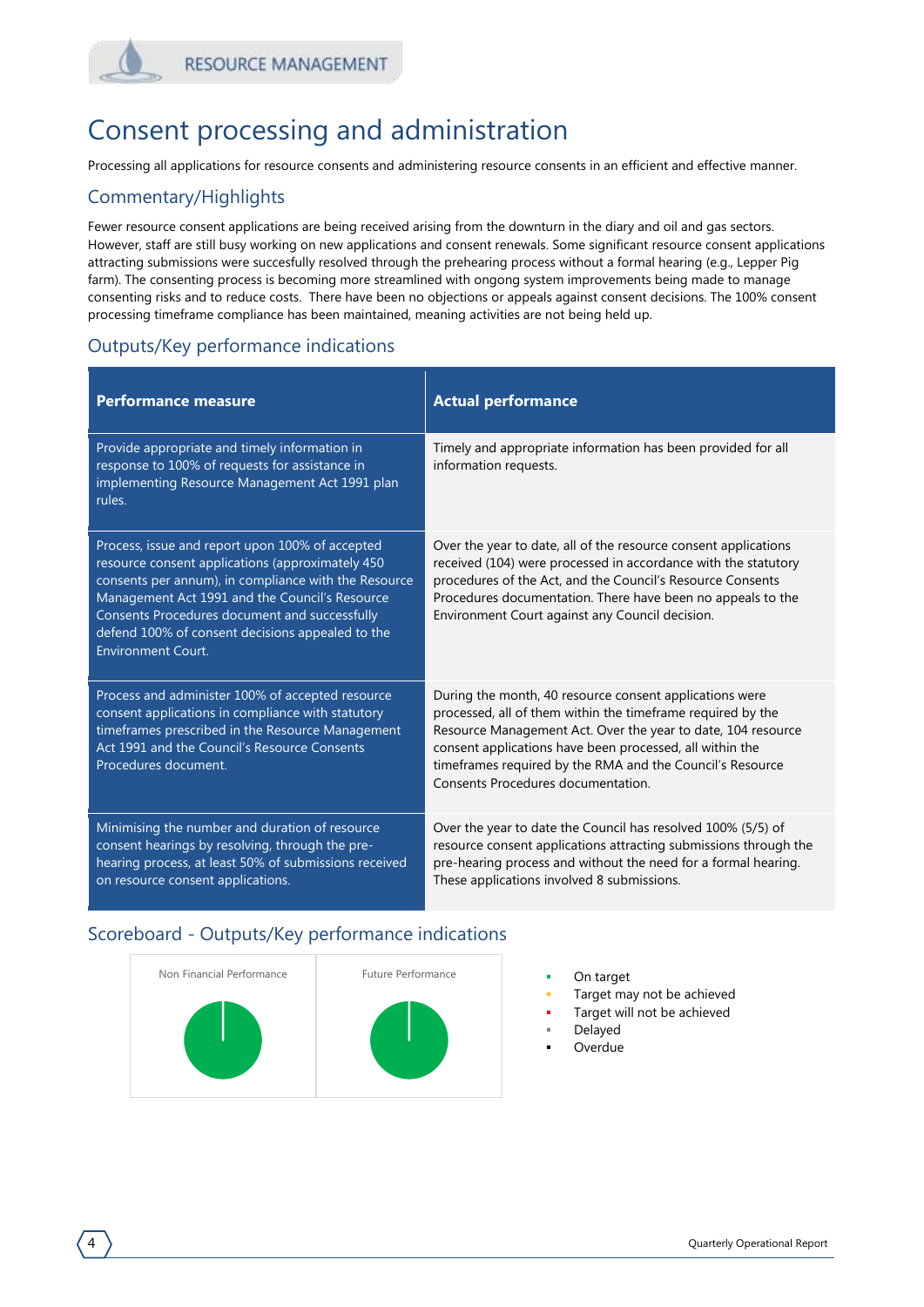

### Compliance monitoring programmes

Undertaking effective and efficient monitoring of resource consents and, where necessary, undertaking successful enforcement action.

#### Commentary/Highlights

The Council is implementing 209 specific scheduled compliance programmes in 2015/2016 for major consent holders (including catchment programmes that cover multiple consent holders within a single programme), together with programmes for hydrocarbon exploration and development activities as they arise. Consent holders are assessed on environmental performance and on consent compliance. The rates for these consent holders in 2014/2015 was found to be 75% 'high' and 22% 'good'.

The farm dairy effluent monitoring programme for the year has commenced with officers undertaking inspections and water quality sampling to assess compliance with consent conditions. The non compliance rate is at a similar level to last year. Monitoring inspections of permitted activities associated with minor industries has been undertaken during the winter months and compliance has generally been found.

Appropriate enforcement action has been undertaken in response to non-compliance with abatement notices and infringement notices issued. No prosecutions were initiated as a result of non compliance with consent condtions or the RMA. After a busy year, with some high profile cases, the prosecution workload has decreased with only one case yet to be heard. The reduction shows a greater compliance attitude that should translate to improved environmental quality.

| <b>Performance measure</b>                                                                                                                                                                                                                                                                                               | <b>Actual performance</b>                                                                                                                                                                                                                                                                                                                                                                                                                                                                                                                                                                                                                                                                                                                       |
|--------------------------------------------------------------------------------------------------------------------------------------------------------------------------------------------------------------------------------------------------------------------------------------------------------------------------|-------------------------------------------------------------------------------------------------------------------------------------------------------------------------------------------------------------------------------------------------------------------------------------------------------------------------------------------------------------------------------------------------------------------------------------------------------------------------------------------------------------------------------------------------------------------------------------------------------------------------------------------------------------------------------------------------------------------------------------------------|
| 100% of individual compliance monitoring programmes<br>for all major consents designed, implemented and<br>publicly reported upon (approximately 200 individual<br>compliance monitoring programmes per annum) within<br>the negotiated budgets and completed within nine<br>months of the end of the monitoring period. | The implementation of individual compliance monitoring<br>programmes for the 2015/2016 monitoring period within agreed<br>budgets is underway. Science Services has publicly reported on 22<br>annual programmes and 8 wellsite/hydraulic fracturing<br>monitoring programmes in 24 reports presented to the Consent<br>and Regulatory Committee. 209 individual scheduled compliance<br>programmes are being implemented in the 2015/2016 year, with<br>additional programmes applying to hydrocarbon exploration and<br>work-over activities as they occur during the year. The work<br>towards producing annual reports in a timely manner continues.<br>Ten 2013/2014 monitoring year reports remain outstanding as of<br>1 September 2015. |
| Implement and report on 100% of recommendations<br>arising from prior year's monitoring of resource<br>consents subject to an individual compliance monitoring<br>programme.                                                                                                                                             | Within each compliance monitoring annual report,<br>recommendations from previous reports are set out and their<br>implementation, via monitoring programme design and consent<br>reviews, is reported upon. Implementation of every<br>recommendation was reported in the relevant report presented<br>during 2014/2015.                                                                                                                                                                                                                                                                                                                                                                                                                       |
| Implement annual programmes for 100% of resource<br>consents for agricultural discharges and 90% of minor<br>industries not otherwise subject to an individual<br>compliance monitoring programme (approximately<br>3,300 inspections per annum).                                                                        | 74 inspections of minor industrial operations ensuring good<br>environmental practices were being achieved have been<br>completed. 382 annual dairy inspections have been completed.                                                                                                                                                                                                                                                                                                                                                                                                                                                                                                                                                            |
| Where necessary, implement appropriate advisory and<br>enforcement actions to require 100% compliance with<br>resource consents and/or regional plans.                                                                                                                                                                   | Undertook appropriate monitoring and enforcement actions to<br>require 100% compliance with resource consents and/or regional<br>plans including serving 39 abatement notices and 4 infringement<br>notices. No prosecutions were initiated as a result of unauthorised<br>incidents.                                                                                                                                                                                                                                                                                                                                                                                                                                                           |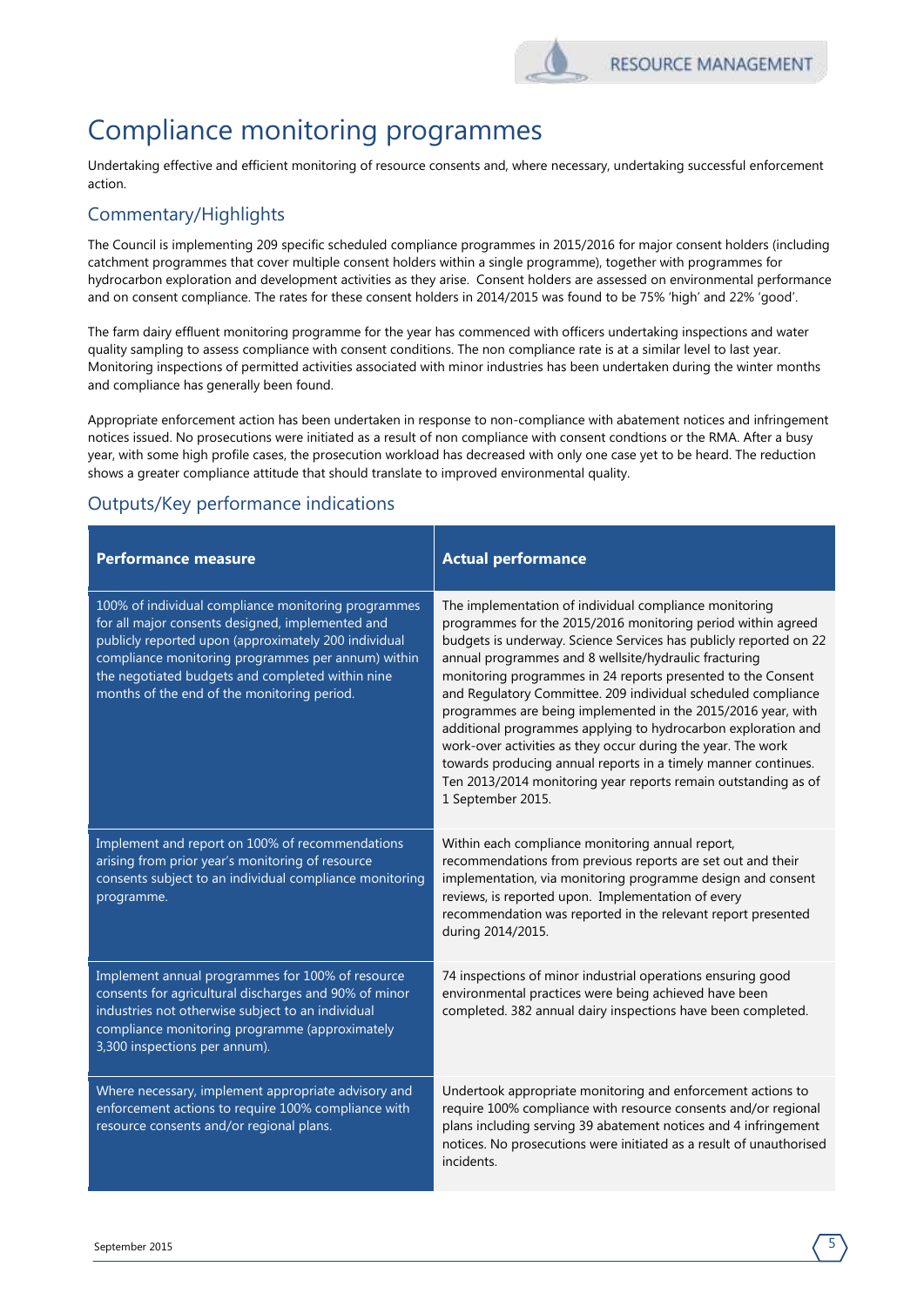



- 
- Target may not be achieved
- Target will not be achieved
- Delayed
- **-** Overdue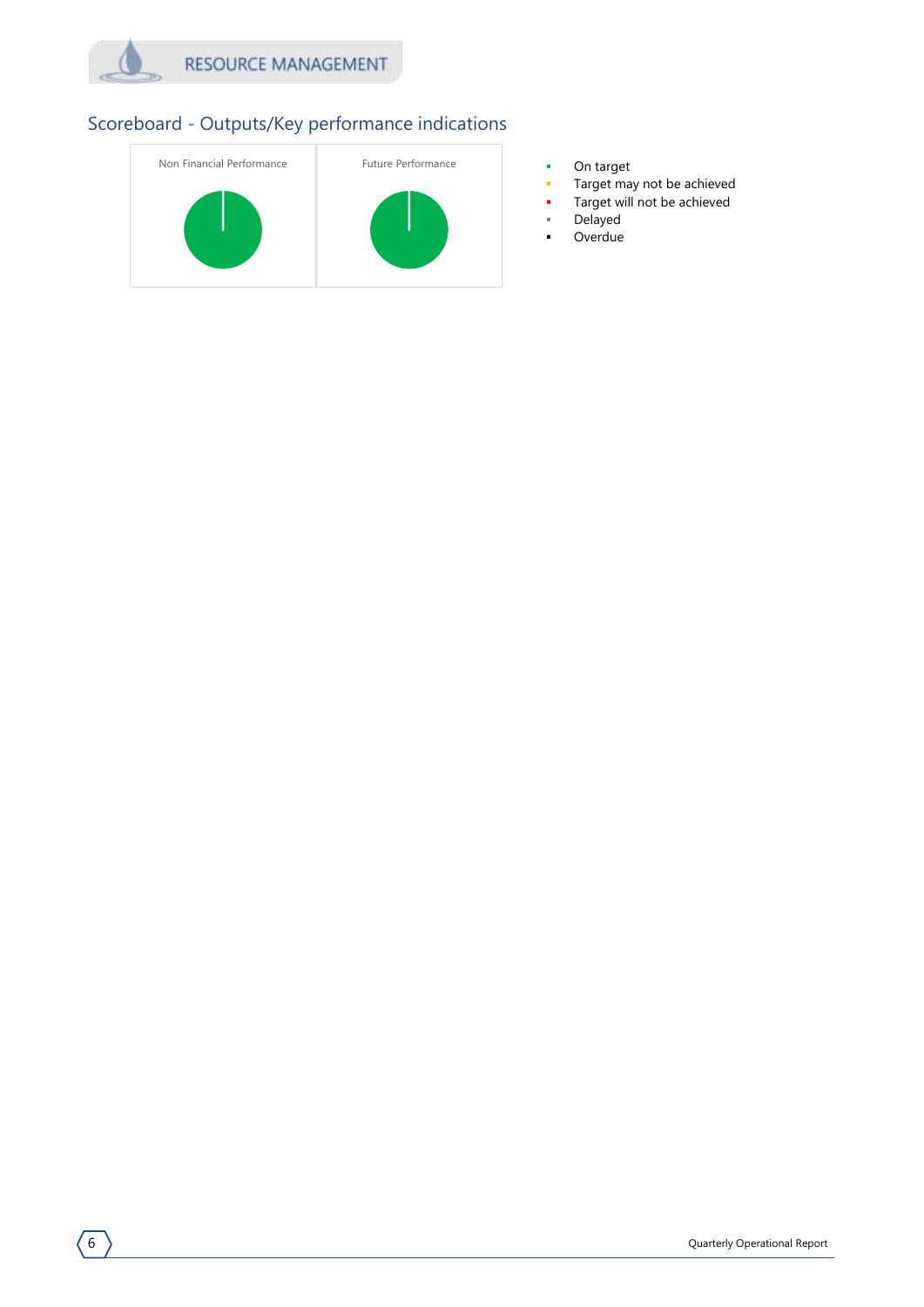

# Pollution incidents and response

Responding effectively to pollution incidents, reducing the occurrence and effects of pollution and other unauthorised incidents and, where necessary, undertaking successful enforcement action.

#### Commentary/Highlights

Sucessfully concluded enforcement proceedings associated with offensive odour from the Eltham Waste Water Treatment Plant in 2014. One prosecution case remains to be heard. Inspectorate staff commenced the Farm Dairy Effluent (FDE) complinace monitoring programme for the year. No prosecutions for FDE are underway showing improved compliance attidudes by the sector, which will translate to improved environmental quality. Staff have responded to 167 public complaints and noncompliance situations to date which is similar to the previous year. An extensive investigation into a pollution incident in the Mangati catchment has been undertaken. There have been no significant marine oil spills that required actioning the response plan.

#### Outputs/Key performance indications

| <b>Performance measure</b>                                                                                                                                                                                                                                                 | <b>Actual performance</b>                                                                                                                                                                                                                                                                             |
|----------------------------------------------------------------------------------------------------------------------------------------------------------------------------------------------------------------------------------------------------------------------------|-------------------------------------------------------------------------------------------------------------------------------------------------------------------------------------------------------------------------------------------------------------------------------------------------------|
| Respond to 100% of pollution and other complaints<br>(generally within fours hours of receipt) and where<br>appropriate instigate control, clean up and<br>enforcement procedures, where reasonable and<br>appropriate, and publicly report on all pollution<br>incidents. | Responded to all 167 reported incidents (100%) within the required<br>timeframe. Instigated control and clean-up where required. Issued<br>24 fourteen day letters, 39 abatement notices and 4 infringement<br>notices. No prosecutions have been initiated as a result of<br>unauthorised incidents. |
| Administer and implement the Taranaki Regional Oil<br>Spill Response Plan as agreed with Maritime New<br>Zealand including responding to 100% of oil spills.                                                                                                               | Administered the Tier II Taranaki Regional Oil Spill Response Plan in<br>accordance with the programme agreed with Maritime New<br>Zealand. No significant marine oil spills occurred that warranted<br>actioning the Plan.                                                                           |



- 
- Target may not be achieved
- Target will not be achieved
- Delayed
- Overdue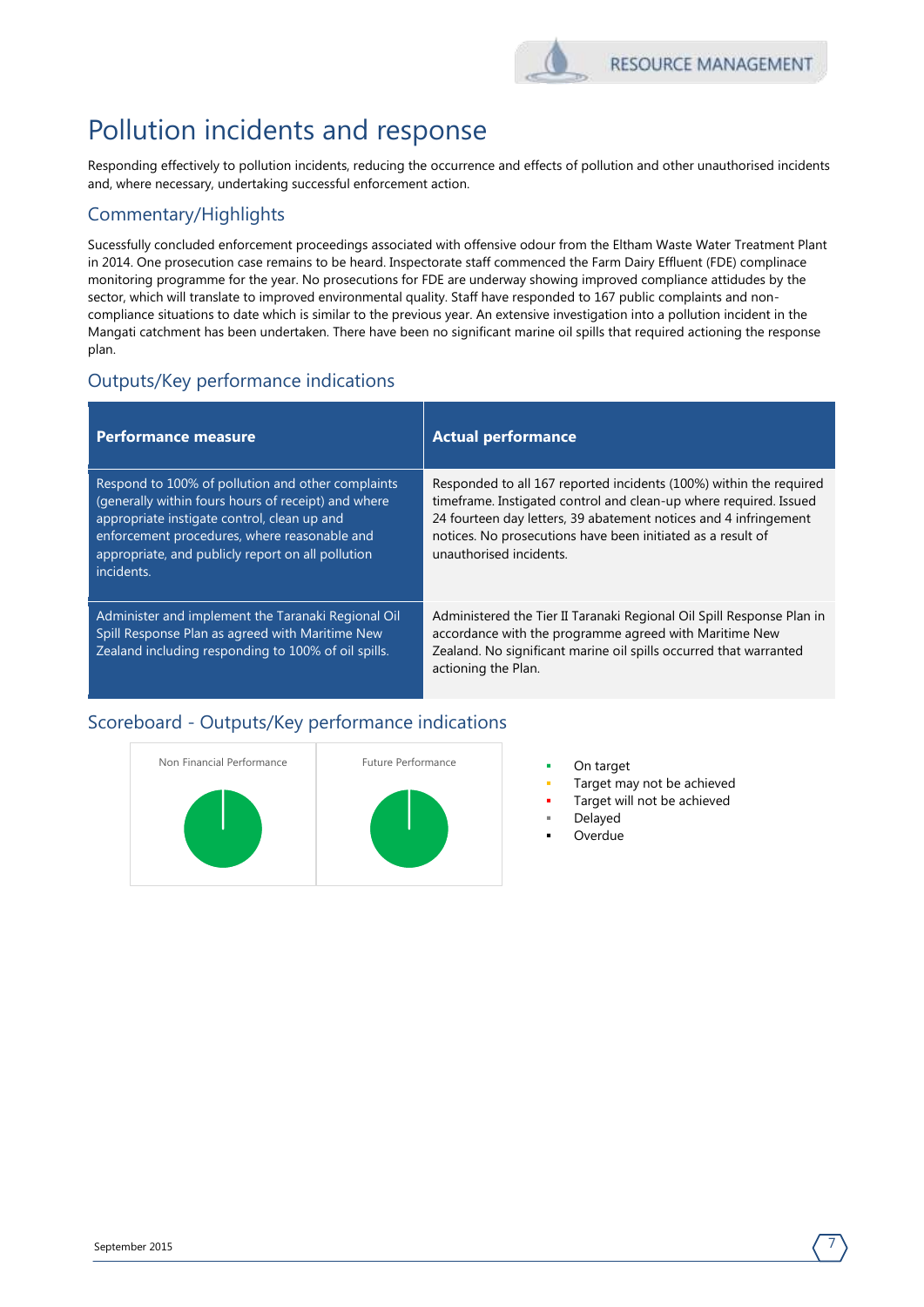## State of the environment monitoring

Monitoring the state of the environment in Taranaki to enable periodic evaluation of trends in the state of the environment and of the effects of the implementation of the Council's policies and plans—this activity contributes to all levels of service.

#### Commentary/Highlights

The significant achievement of the Council in the last 18 months has been the preparation and publishing of the five-yearly report describing the state of the region's environment - covering our land, fresh water, coastal environs, air quality, biodiversity, heritage and community, waste management, and natural hazards. The report ('Taranaki as one- Taranaki tangata tu tahi') was launched in July. Meanwhile, staff continue to implement the individual programmes that undergird the report - over 50 such programmes are implemented each year, and data made available through a variety of means and media.

| <b>Performance measure</b>                                                                                                                                                                                                                                                                                                                                                                                                                                                                                                                                          | <b>Actual performance</b>                                                                                                                                                                                                                                                                                                                                                                                               |
|---------------------------------------------------------------------------------------------------------------------------------------------------------------------------------------------------------------------------------------------------------------------------------------------------------------------------------------------------------------------------------------------------------------------------------------------------------------------------------------------------------------------------------------------------------------------|-------------------------------------------------------------------------------------------------------------------------------------------------------------------------------------------------------------------------------------------------------------------------------------------------------------------------------------------------------------------------------------------------------------------------|
| Implement and report on 100% of the Council's state of<br>the environment monitoring programmes comprising<br>monitoring of surface fresh water quantity, levels and<br>flows, fresh water quality, groundwater quantity and<br>quality, coastal waters, biodiversity, air quality and land<br>use sustainability using recognized and reputable<br>methods of data collection, analysis and reporting in<br>accordance with the Council's State of the Environment<br>Monitoring Procedures document and State of the<br><b>Environment Monitoring Programmes.</b> | Programmes are being implemented as scheduled, with reports<br>being prepared for those programmes that have an annual<br>reporting component. The Council's omnibus 5-yearly State of the<br>Environment report has been released (July) with follow-up<br>presentations. Individual State of the Environment programmes<br>are curently being reviewed, to ensure efforts are appropriately<br>focused and resourced. |
| Monitor, review and where appropriate, further develop<br>existing programmes by 30 June of each year.                                                                                                                                                                                                                                                                                                                                                                                                                                                              | State of the Environment monitoring is being delivered as<br>scheduled and scoped. Reviews have been initiated to ensure they<br>are properly described. Additional programmes for regional<br>freshwater monitoring are being considered in the light of the<br>regional monitoring obligations set out in the National Policy<br>Statement - Fresh Water.                                                             |
| Prepare and publish the five-yearly state of the<br>environment report. The next report is due in 2020.                                                                                                                                                                                                                                                                                                                                                                                                                                                             | The Council's five-yearly state of the environment report, 'Taranaki<br>as one - Taranaki Tangata tu Tahi' was published and publicly<br>launched in July 2015.                                                                                                                                                                                                                                                         |
| Maintain all quality assurance programmes and<br>information databases for hydrometric, air quality,<br>physicochemical freshwater, terrestrial biodiversity,<br>fresh water biological and marine biological data. IANZ<br>registration for chemical analysis maintained.                                                                                                                                                                                                                                                                                          | All quality assurance programmes and information databases for<br>hydrometric, air quality, physicochemical freshwater, terrestrial<br>biodiversity, fresh water biological and marine biological data, are<br>being maintained. IANZ accreditation (International Accreditation<br>New Zealand) for a range of the tests undertaken by the Council's<br>laboratory has been maintained.                                |
| Maintain public access to on-line live regional data on<br>hydrology, meteorology, soil moisture and bathing<br>beach water quality. Live data reported on the Taranaki<br>Regional Council's website.                                                                                                                                                                                                                                                                                                                                                              | Live on-line data is being maintained and reported year round for<br>32 hydrology sites, 27 meteorology sites and 9 soil moisture sites,<br>and seasonally for 18 freshwater sites and 9 marine bathing beach<br>water quality sites. The freshwater and marine bathing site data<br>will be updated when seasonal sampling recommences in<br>November.                                                                 |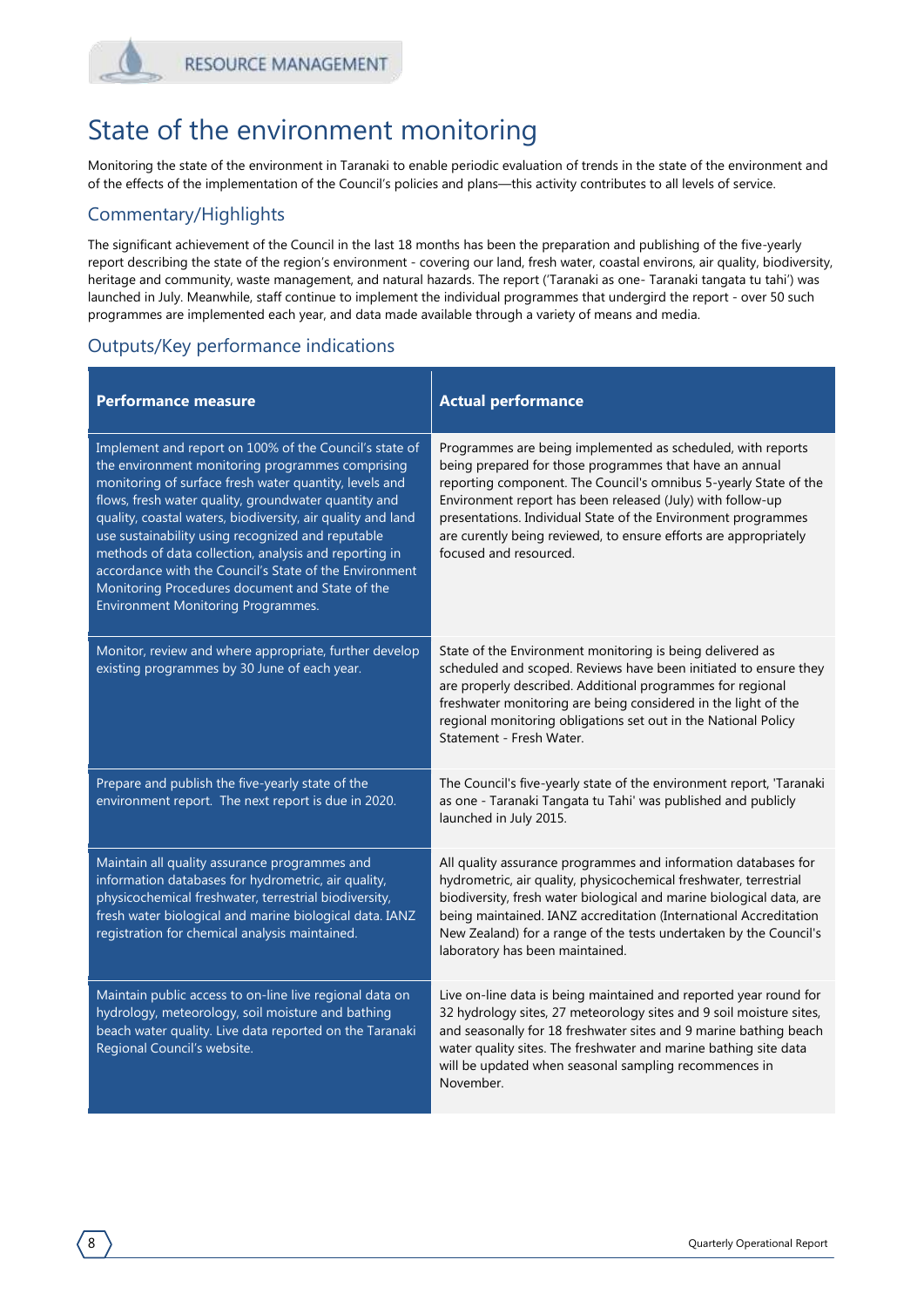

- 
- Target may not be achieved
- Target will not be achieved
- Delayed
- **-** Overdue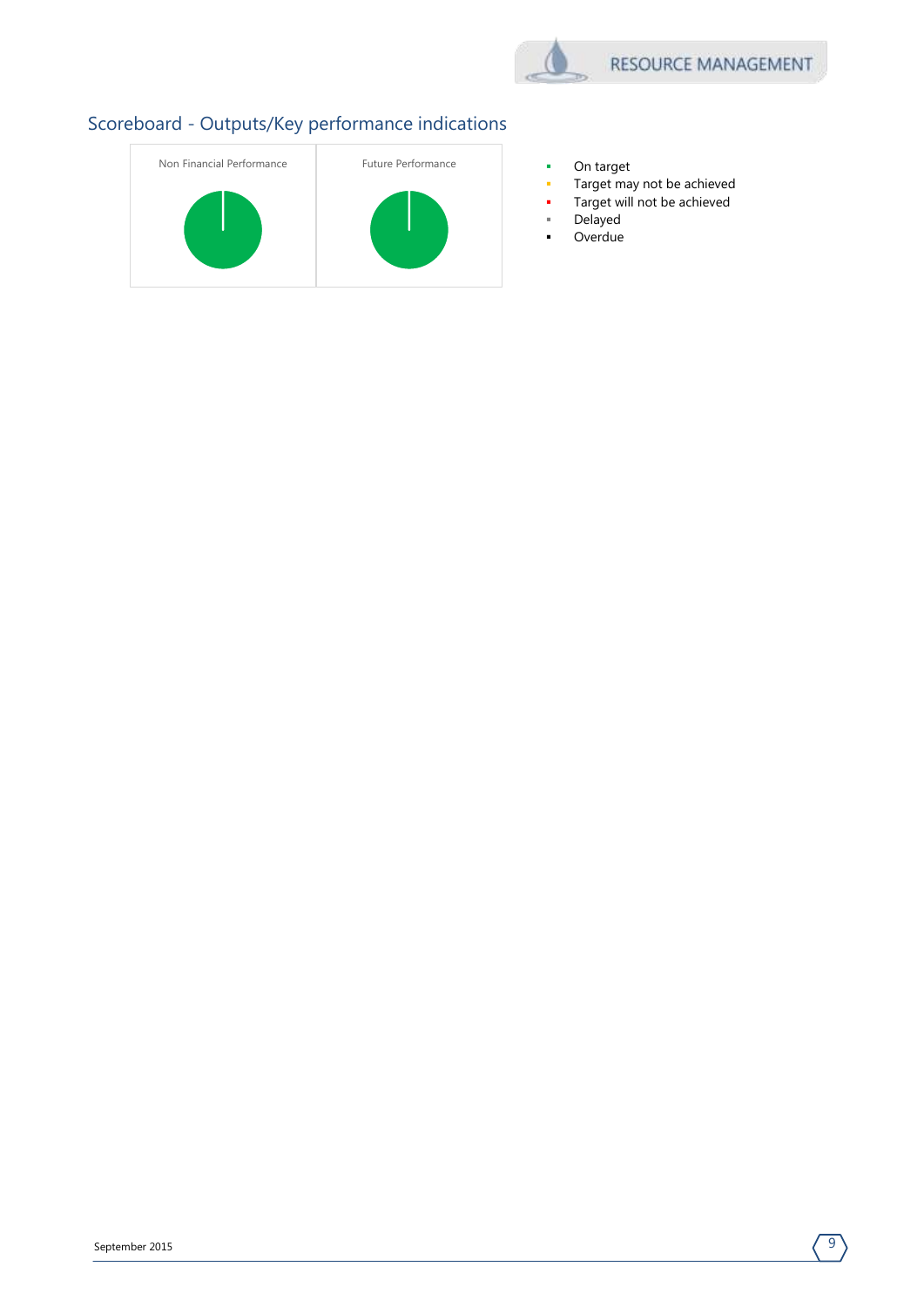### Resource investigations and projects

Providing relevant research information for resource management purposes—this activity contributes to all levels of service.

#### Commentary/Highlights

The Council undertakes targeted research and investigative activities each year that support and inform its policies and activities, providing a sound scientific and evidential basis for deliberation and decision-making. The Council seeks to be pro-active in determining its research investment, so that potential problems are identified and responses researched before they become critical.

| <b>Performance measure</b>                                                                                                                                                                                                                                                                                                                                                                                                                                                                                 | <b>Actual performance</b>                                                                                                                                                                                                                                                                                                                                      |
|------------------------------------------------------------------------------------------------------------------------------------------------------------------------------------------------------------------------------------------------------------------------------------------------------------------------------------------------------------------------------------------------------------------------------------------------------------------------------------------------------------|----------------------------------------------------------------------------------------------------------------------------------------------------------------------------------------------------------------------------------------------------------------------------------------------------------------------------------------------------------------|
| Over the period of the 2015/2025 Long-Term Plan the<br>Council intends to undertake a range of resource<br>investigations and applied research projects. These are<br>normally undertaken in partnership with science<br>providers, other councils or resource users but may also<br>include a range of other parties, including iwi, as<br>potential partners for Council resource investigations<br>and projects. Such projects evolve over time.<br>Specifically for 2015/2016, the Council intends to: |                                                                                                                                                                                                                                                                                                                                                                |
| Continue to support the "best practice dairying<br>catchments" study in the Waiokura Stream catchment.                                                                                                                                                                                                                                                                                                                                                                                                     | NIWA and AgResearch are preparing a report on source<br>apportionment of nutrient fluxes within the Waiokura catchment,<br>and comparing actual yields with the OVEERSEER nutrient flux<br>predictions. The study and report will be used to inform the<br>Council's Fresh Water Plan policy review. The study is on track for<br>completion in November 2015. |
| Continue to use microbial source testing technology to<br>identify sources of faecal contamination in Taranaki<br>waters.                                                                                                                                                                                                                                                                                                                                                                                  | Consideration is being given as to which catchments/streams<br>should be investigated during 2015/2016. The mid-reaches of the<br>Patea River have been confirmed as one stretch for investigation.                                                                                                                                                            |
| Support studies into the behaviour and bioavailability of<br>cadmium in agricultural soils and fertilizer.                                                                                                                                                                                                                                                                                                                                                                                                 | The Council continues to participate as an active member of the<br>national Cadmium Working Group (CWG). Potential studies into<br>the behaviour within differing classes of soils and the<br>bioavailability of cadmium in agricultural and horticultural soils<br>are to be considered by the CWG in October 2015.                                           |
| Investigate shallow groundwater transport,<br>transformation and attenuation processes.                                                                                                                                                                                                                                                                                                                                                                                                                    | This study, to be delivered by Lincoln Ventures with field work<br>support by Council staff, is underway and on track as designed<br>and scheduled.                                                                                                                                                                                                            |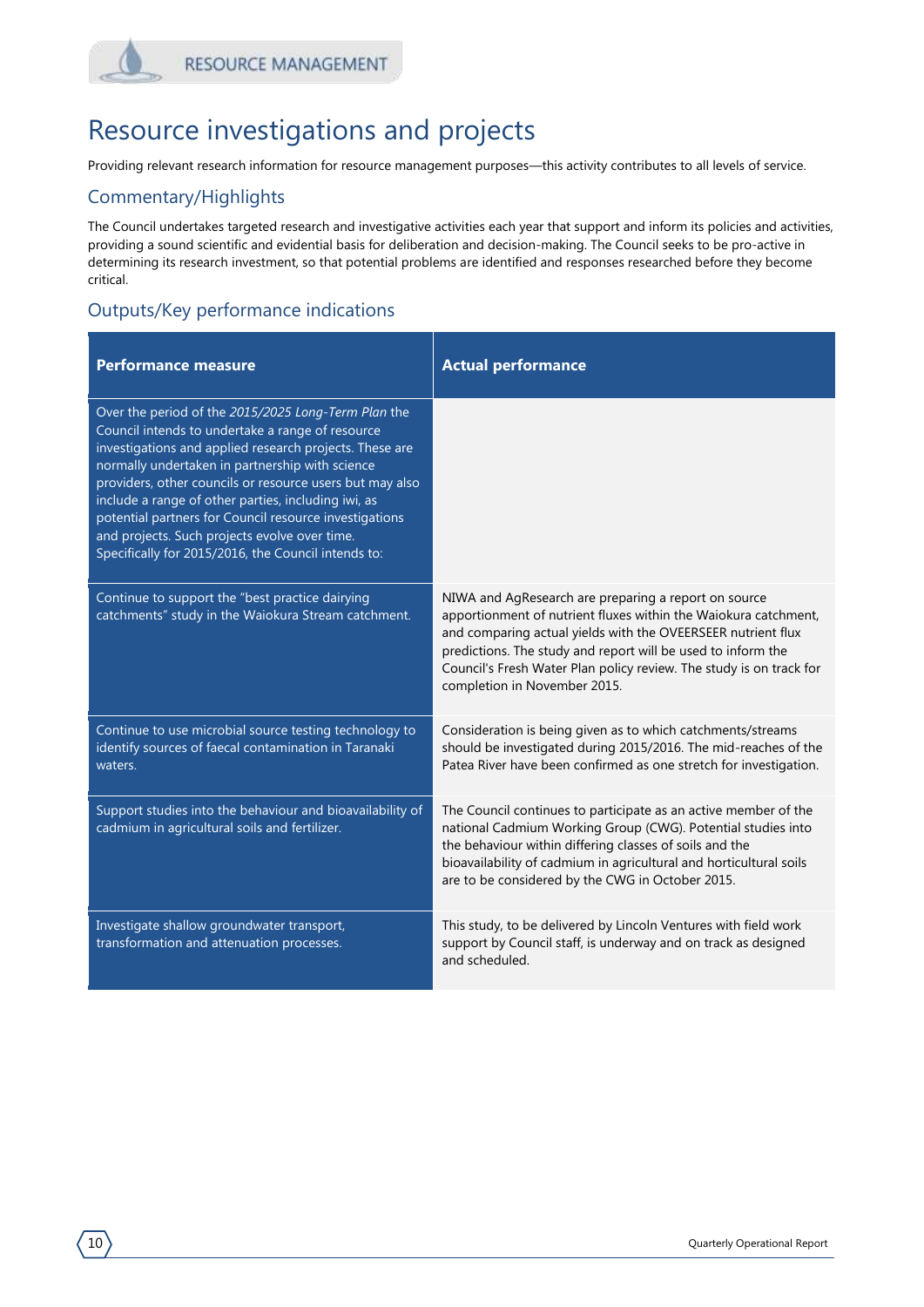

#### **Performance measure Actual performance**

Engagement in "Envirolink" and other science research project development opportunities and strategies for regional councils, to enhance knowledge base for policy development and implementation. Projects with clear relevance and benefit to Taranaki to be adopted by "Envirolink" and other funding opportunities (advocacy to be reported through Council's annual report processes).

The 'Envirolink' process (funded by MBIE and administered by a Governance Committee on behalf of regional councils) for projects to be funded in 2015/2016 was completed during 2014/2015. Projects with clear benefit to Taranaki were identified by Council staff and successfully advocated for: a review of a national High Intensity Rainfall Design System (with benefits for hydrology, river engineering and civil defence response), and development of Discrete Water Quality Sampling Standards (SEM and Policy/NPS-FW implementation benefits). The Envirolink process for soliciting projects for funding in 2016/2017 has been initiated (with decisions to be made in November 2015). There is on-going engagement with MBIE's National Science Challenges, to pursue specific projects of benefit to the Taranaki region. Council staff are participating in a Joint project in conjunction with Venture Taranaki, which is funded to deliver a pilot 'Participatory Science Platform Project', providing mentoring to community science projects. A revised 'Research, Science, and Technology Strategy' for collective and collaborative delivery of research to councils is being prepared by the Science Advisory Group (with Council representation).



- 
- Target may not be achieved
- Target will not be achieved
- Delayed
- Overdue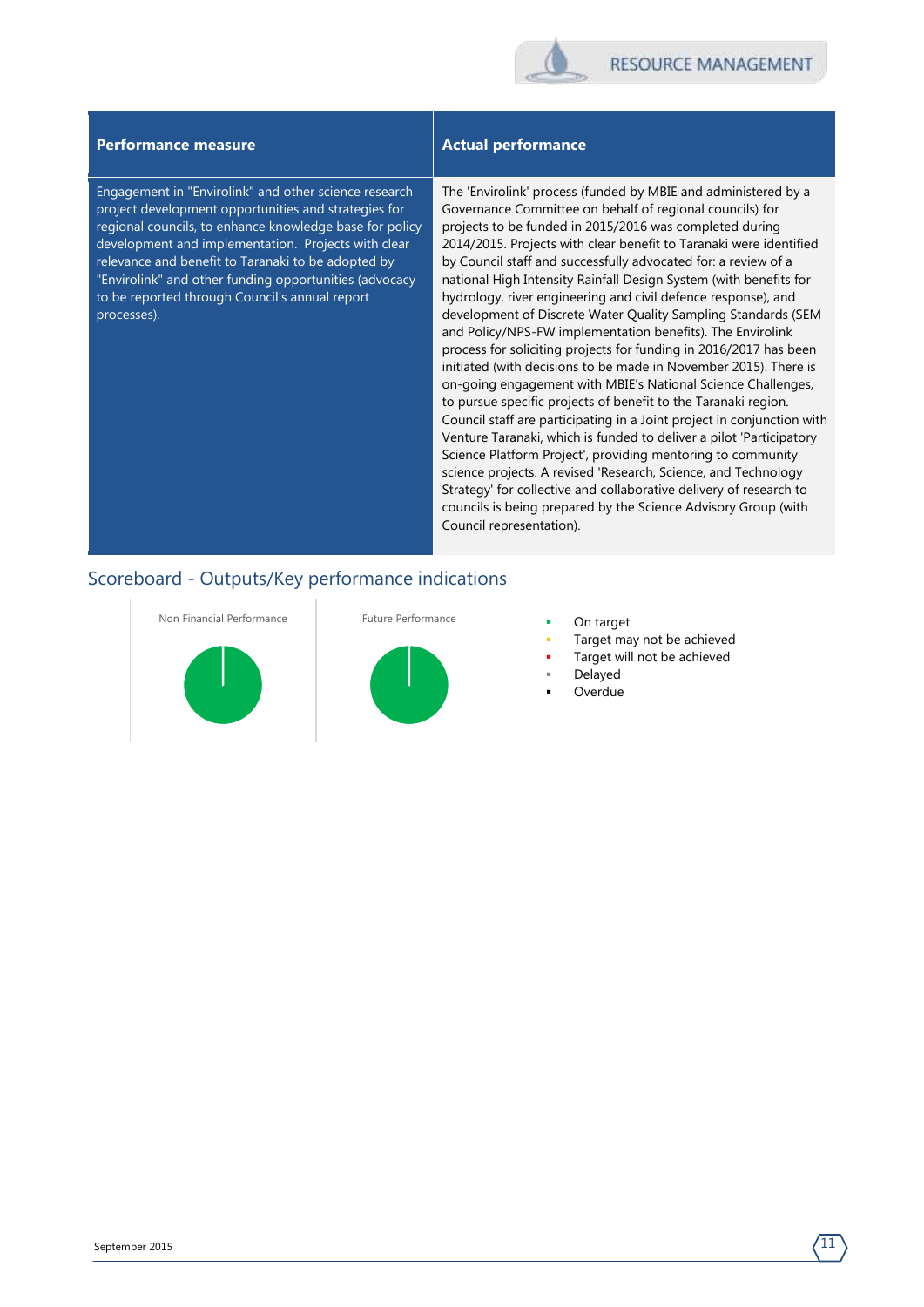### Waste minimisation

Encouraging and implementing waste management and cleaner production initiatives in Taranaki consistent with the *Regional Waste Strategy for Taranaki* and the waste management plans of the districts.

#### Commentary/Highlights

Encouraging and implementing waste management and cleaner production initiatives in Taranaki consistent with the *Regional Waste Strategy for Taranaki* and the waste management plans of the districts.

#### Outputs/Key performance indications

| <b>Performance measure</b>                                                                                                                                                                                                                                                                                                                                                  | <b>Actual performance</b>                                                                                                                                                                                                                                                                           |
|-----------------------------------------------------------------------------------------------------------------------------------------------------------------------------------------------------------------------------------------------------------------------------------------------------------------------------------------------------------------------------|-----------------------------------------------------------------------------------------------------------------------------------------------------------------------------------------------------------------------------------------------------------------------------------------------------|
| Assist sector leaders in six activity areas in exploring and<br>implementing energy efficiency and waste<br>minimisation                                                                                                                                                                                                                                                    | Work towards this objective is delayed as the Waste Minimisation<br>Officer role is vacant. The Council continues to engage in sector-<br>related activities through promotion and education around waste<br>minimisation                                                                           |
| Work with the agricultural sector to identify, implement<br>and/or promote waste minimisation opportunities.                                                                                                                                                                                                                                                                | Work towards achieving this is delayed as the Waste Minimisation<br>Officer role is vacant. The Council continues to promote waste<br>recovery within the agricultural sector through education and<br>publicity e.g., for national agrichemical container and plastic wrap<br>recovery programmes. |
| Facilitate a regional approach to waste management<br>initiatives and programmes at policy, management, and<br>implementation levels, in particular servicing the<br>Taranaki Solid Waste Management Committee,<br>implementing a revision of the Regional Waste Strategy<br>by June 2021, and partnering in delivering waste plans<br>for the three districts of Taranaki. | Servicing of the Taranaki Solid Waste Management Committee is<br>continuing in 2015/2016, with a further meeting held in August.<br>The Waste Minimisation Education Annual Programme Plan will<br>be reviewed during the 2015/2016 year.                                                           |



- 
- Target may not be achieved
- Target will not be achieved
- Delayed
- Overdue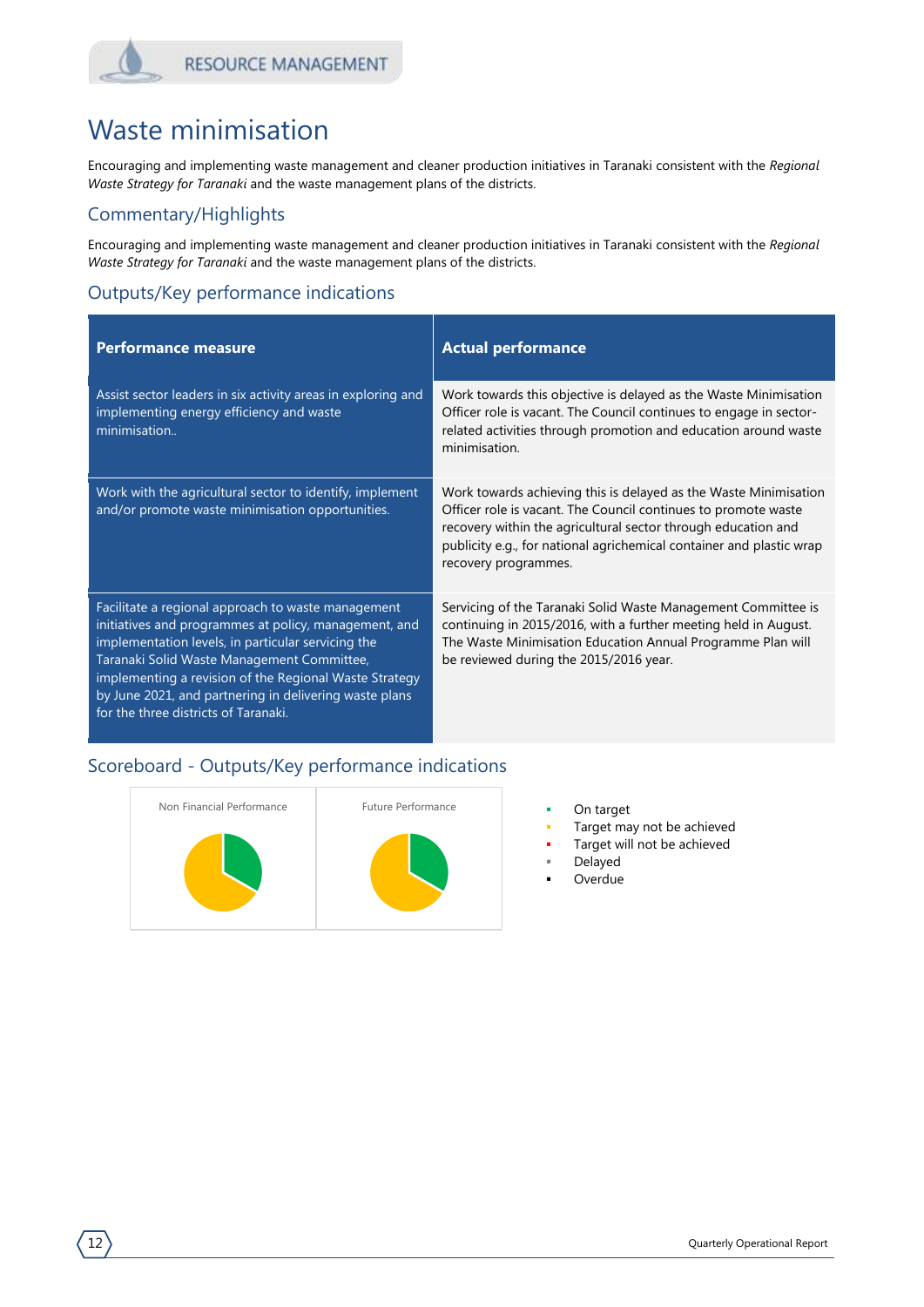# Sustainable land management plans and plant supply programme

Promoting sustainable land and riparian management by providing land management advice and information on an individual property basis and through advocacy and facilitation.

#### Commentary/Highlights

The hill country and land management teams have been focused on delivering Council's storm response package. Since the announcement of the package, over 52,000 native plants have been re-planted in flood-damaged riparian margins and an extra 6,000 poplar poles have been planted for hill country erosion. The total number of poplar and willow poles planted this winter is around 9,000. The re-grassing of slip tails in the spring and fencing repairs to South Taranaki and Regional Erosion Support Scheme (STRESS) fences in the summer will complete the delivery of the relief package. All of the Council's storm relief funds have been allocated. The Council has also received \$150,000 from the Government to complement Council's storm package. This will be distrubuted over the coming months.

The land management team will also be preparing for the delivery of the government's recently announced (\$416,000) storm resilience and infrastructure relief package. With the storm response being the focus particularly of the hill country team, core work such as writing and monitoring farmplans has been limited.

| <b>Performance measure</b>                                                                                                                                                                                                                                                                                                                                                                                                                                                                                                                                                   | <b>Acutal performance</b>                                                                                                                                                                                                                                                                |
|------------------------------------------------------------------------------------------------------------------------------------------------------------------------------------------------------------------------------------------------------------------------------------------------------------------------------------------------------------------------------------------------------------------------------------------------------------------------------------------------------------------------------------------------------------------------------|------------------------------------------------------------------------------------------------------------------------------------------------------------------------------------------------------------------------------------------------------------------------------------------|
| Planning services. Provide property planning services to<br>landholders. Prepare plans covering 1,000 hectares of<br>land use capability mapping in the hill country and 100<br>riparian plans in the intensive water management zone.<br>By the end of the period of this Plan it is intended to<br>have active or completed riparian plans in place for over<br>99% of dairy farms (approximately 1,680) and active<br>comprehensive farm plans in place for over 69% of hill<br>country in private ownership where approximately 840<br>sheep and beef farms are located. | There have been no comprehensive farm or agroforestry plans for<br>September 2015 and year to date. Five riparian plans have been<br>completed.                                                                                                                                          |
| Monitoring and reporting. Liaise with and monitor<br>approximately 2,600 riparian plans and 100 farm plans<br>and report on the implementation of the recommended<br>fencing and planting.                                                                                                                                                                                                                                                                                                                                                                                   | For September 2015, there have been 168 observations and 518<br>events, a total of 686 liaisons. For the year to date, there have<br>been 357 observations and 1,710 events, a total of 2,067 liaisons.<br>The riparian implementation report is to be completed post<br>September 2015. |
| Provision of advice. When requested, provide advice on<br>sustainable land management practices within ten<br>working days.                                                                                                                                                                                                                                                                                                                                                                                                                                                  | For the first quarter, staff have responded to 79 requests.                                                                                                                                                                                                                              |
| Provide servicing and support to the Taranaki Tree Trust<br>and assistance to other organizations involved in<br>promoting sustainable land management.                                                                                                                                                                                                                                                                                                                                                                                                                      | Continued to provide administrative and treasury support services<br>to the Taranaki Tree Trust.                                                                                                                                                                                         |
| Provide annually, on a cost-recovery basis,<br>approximately 600,000 suitable plants for land<br>stabilisation, soil conservation and riparian planting<br>programmes.                                                                                                                                                                                                                                                                                                                                                                                                       | To the end of September, 427 clients have ordered 182,753<br>riparian plants for the 2016 winter planting season.                                                                                                                                                                        |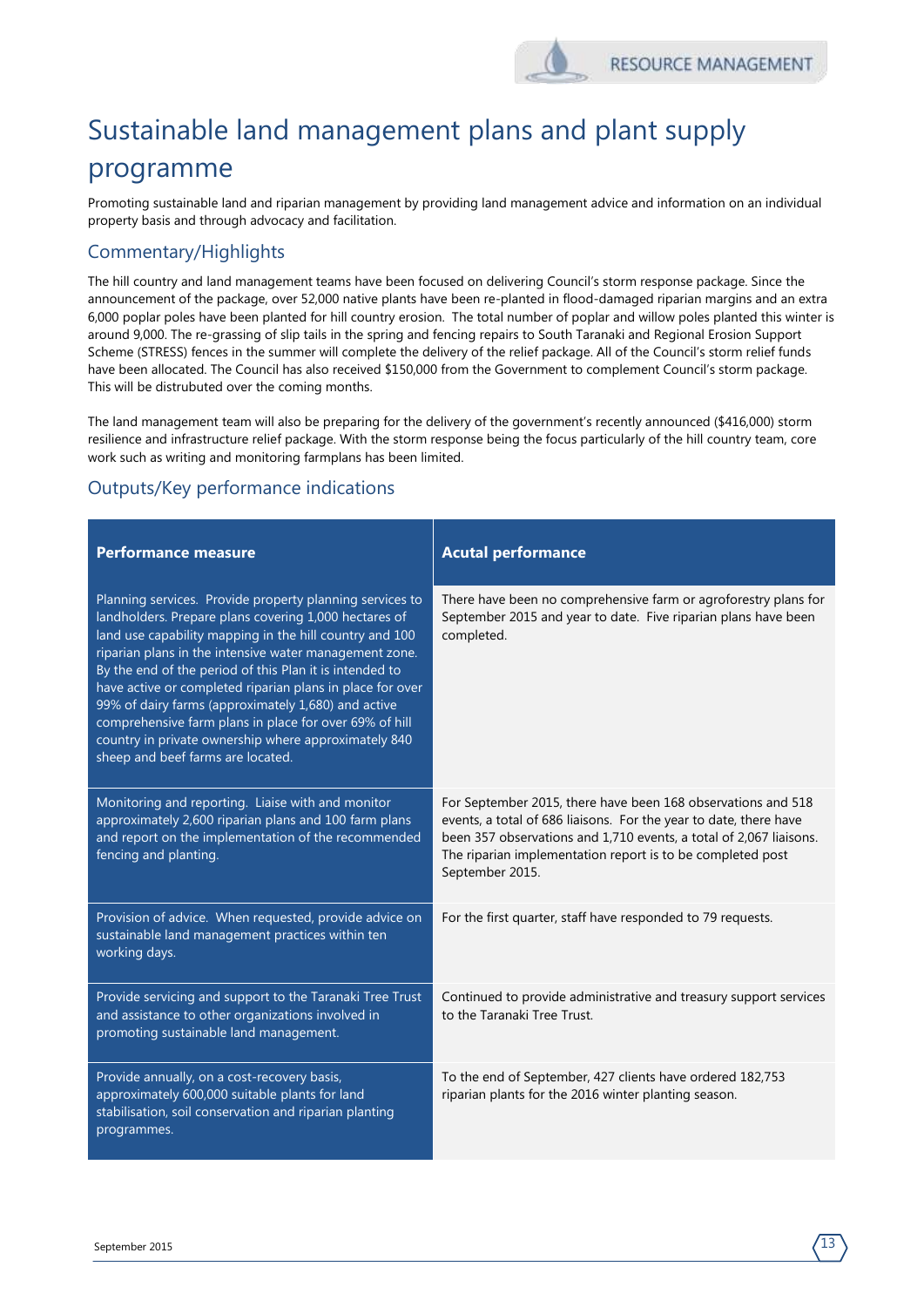



- 
- Target may not be achieved
- Target will not be achieved
- Delayed
- **-** Overdue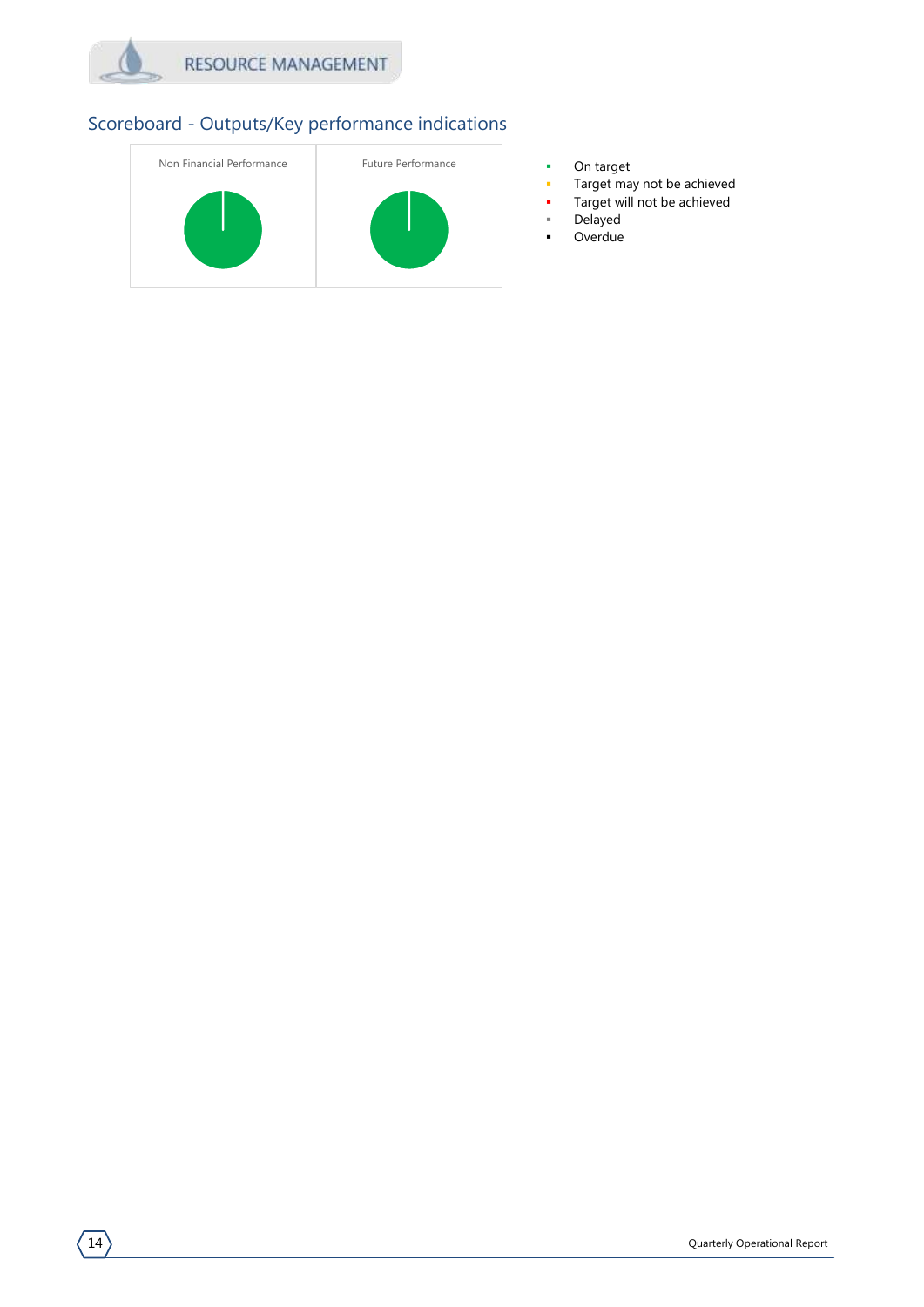

# Biodiversity

Maintaining and enhancing the indigenous biodiversity of the Taranaki region, working alongside landowners and other groups and agencies in accordance with the Council's policies and biodiversity strategy priorities.

#### Commentary/Highlights

Officers continue to work with Landowners to prepare Biodiversity plans that protect the values within their Key Native Ecosystems (KNE). Work on existing plans including: fencing, planting and pest plant and animal control, continues.

Staff are actively looking for new sites that meet the Key Native Ecosystem criteria with particular focus on areas that are close to existing sites to provide corridors of protection across the landscape.

Officers are working with our partners within the Biodiversity Trust assisting the trust board with funding and administrative support as they develop their procedures and strategic direction.

A Memorandum of Understanding has been drafted between Council and the Trust outlining Council's ongoing financial support.

#### Outputs/Key performance indications

| <b>Performance measure</b>                                                                                                             | <b>Actual performance</b>                                                                                                                                                                                                                                                                                                   |
|----------------------------------------------------------------------------------------------------------------------------------------|-----------------------------------------------------------------------------------------------------------------------------------------------------------------------------------------------------------------------------------------------------------------------------------------------------------------------------|
| Prepare at least 10 biodiversity plans per annum for<br>properties containing key native ecosystems (KNE).                             | Eleven KNEs were initially for a new Biodiversity Plan in 2015/2016.<br>Two plans were completed in August. Work is progressing well<br>with eight of the remaining nine plans. (10 Biodiversity Plans were<br>prepared for landowners with KNEs during the previous 2014/2015<br>financial year).                          |
| Initiate and support implementation of work<br>programmes on all KNE's with a biodiversity plan and<br>monitor and report on progress. | Annual Work Plans have been approved for the 74 biodiversity<br>plans prepared to date and funding has been allocated where<br>appropriate. Works implementation has been carried out at some<br>sites is expected to increase over the summer months. The<br>preparation of this year's biodiversity plans is progressing. |



- 
- Target may not be achieved
- Target will not be achieved
- Delayed
- Overdue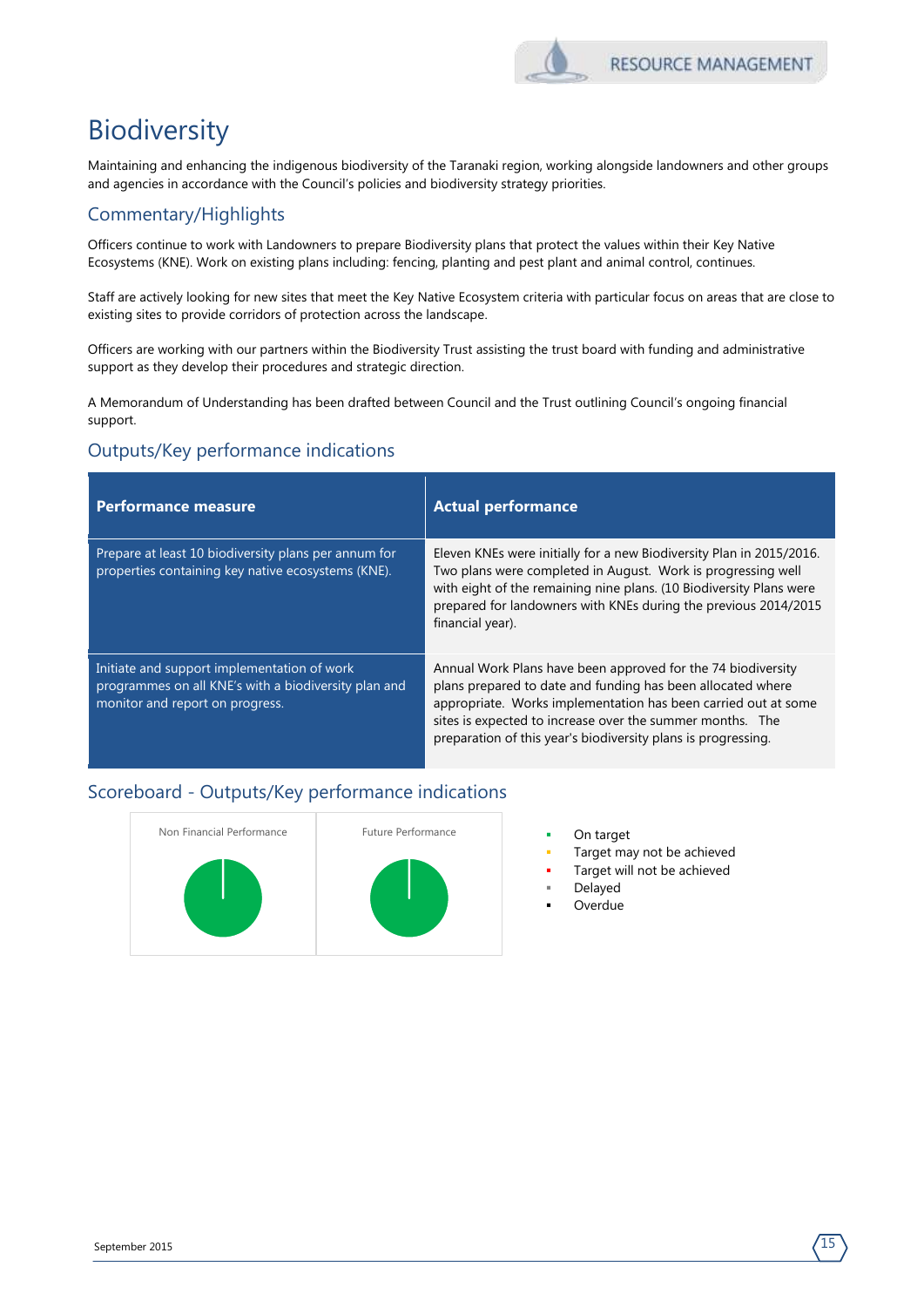## Enhancement grants

Promoting the protection of the environment through the provision of targeted enhancement grants.

#### Commentary/Highlights

Enhancement grants provide funding for a range of the Council's programmes including Key Native Ecosystems, wetland protection and STRESS. Funding is provided for projects as outlined in plans that are agreed to with the landowner. This funding also traditionally supports the Taranaki Tree Trust funding rounds. Officers are working with the Tree Trust to transition this funding to the newly formed Taranaki Biodiversity Trust.

#### Outputs/Key performance indications

#### **Performance measure Actual performance**

Implement a programme using environmental enhancement grants for the protection of biodiversity habitats of regional significance.

This year \$318,000 of \$352,000 has been allocated to projects; This year \$87,440 has been paid out for operational work. Projects include KNE plans, regionally significant wetlands and support of the Taranaki Biodiversity Trust.



- 
- Target may not be achieved
- Target will not be achieved
- Delayed
- Overdue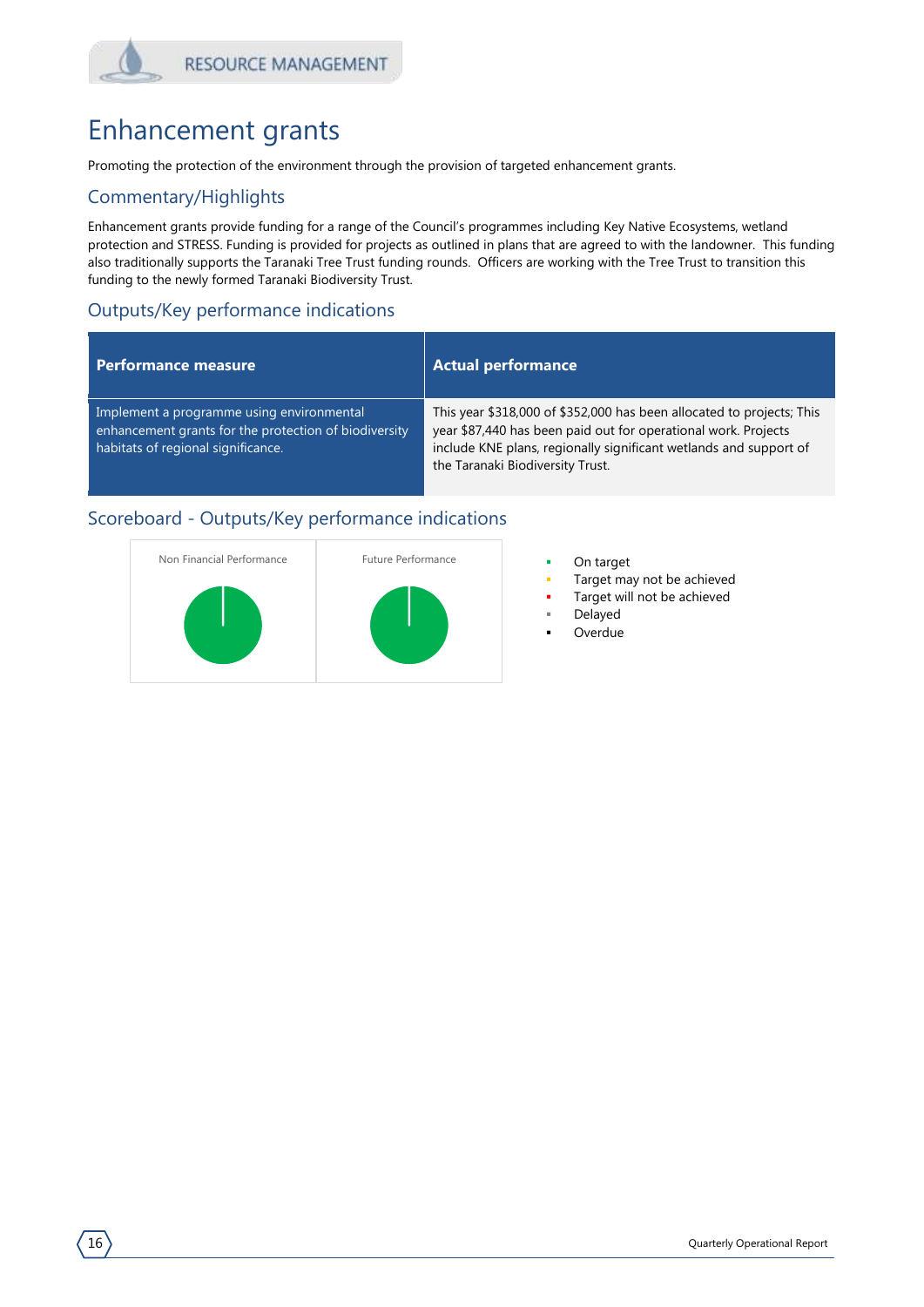# <span id="page-18-0"></span>Biosecurity



# Biosecurity planning

Preparing, adopting and maintaining comprehensive and publicly considered policies, plans and strategies that will deliver to the Taranaki community, efficient and effective management of the Council's biosecurity functions.

#### Commentary/Highlights

Progress is continuing on the review of the Pest Management Plan for Taranaki (RPMP), including the incorporation of national directions.

#### Outputs/Key performance indications

| <b>Performance measure</b>                                                                                                 | <b>Actual performance</b>                                                                                                                                                                                                                                                                                                                                                                                                                                                           |
|----------------------------------------------------------------------------------------------------------------------------|-------------------------------------------------------------------------------------------------------------------------------------------------------------------------------------------------------------------------------------------------------------------------------------------------------------------------------------------------------------------------------------------------------------------------------------------------------------------------------------|
| Complete ten-yearly review of the Pest Management<br>Plan for Taranaki in 2015/2016 and an interim review<br>in 2020/2021. | A position paper has been prepared and targeted consultation<br>undertaken. Consultants have been commissioned to prepare a<br>section 72 cost benefit analysis report - the draft report has been<br>received. Public notification of a regional pest plan is to be deferred<br>until after promulgation of the national policy direction (continual<br>delays) and to align with regional council sector initiatives to<br>collaboratively develop RPMP templates and programmes. |



- 
- Target may not be achieved
- Target will not be achieved
- Delayed
- Overdue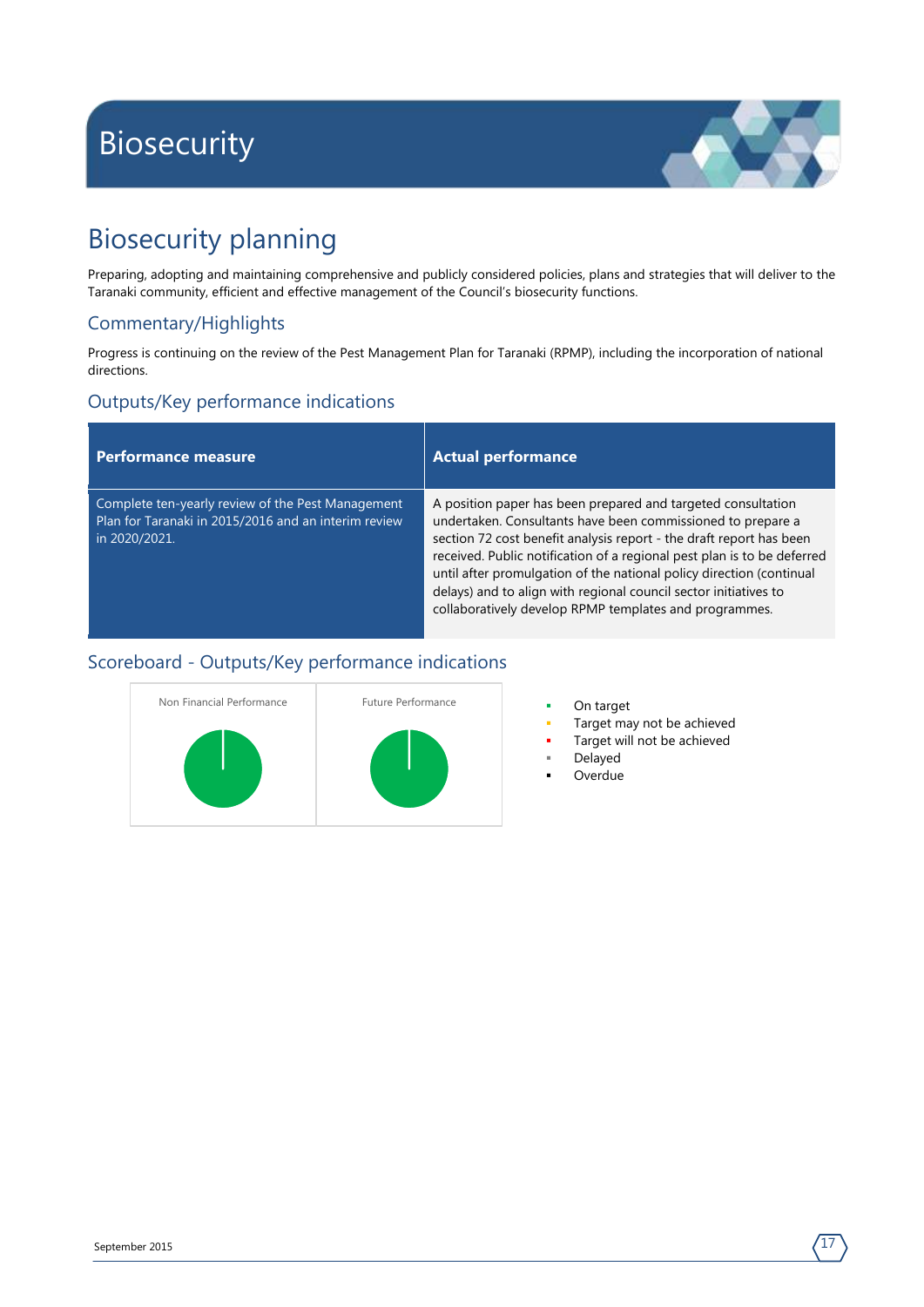### Pest animal and pest plant management

Controlling pest animals and controlling or eradicating pest plants to minimise their adverse effects on biodiversity, primary production and the regional economy and environment.

#### Commentary/Highlights

The self help possum control programme continues with landowners in the eastern zone undertaking maintenance to ensure they meet strategy requirements. Preparation for the letting of a contract to complete the urban pest control operation in New Plymouth is well advanced and control will be undertaken in the summer months.

Planning for the third and final round of control of Old Mans Beard within the Kaupokonui catchment is almost complete, following this the Kaupokonui catchment will be removed from the current exemption from strategy rules. An intensive urban pest plant inspection programme is planned for early November. Land owners with pest plants on their properties will be required to undertake control.

Officers continue to respond to public enquiries on a range of pest plant and animals.

| <b>Performance measure</b>                                                                                                                                                           | <b>Actual performance</b>                                                                                                                                                                                                                                                                                                                                                                                                                                                                                                                                                                              |
|--------------------------------------------------------------------------------------------------------------------------------------------------------------------------------------|--------------------------------------------------------------------------------------------------------------------------------------------------------------------------------------------------------------------------------------------------------------------------------------------------------------------------------------------------------------------------------------------------------------------------------------------------------------------------------------------------------------------------------------------------------------------------------------------------------|
| Dependent upon the review of the Pest Management<br>Plan for Taranaki:                                                                                                               |                                                                                                                                                                                                                                                                                                                                                                                                                                                                                                                                                                                                        |
| Undertake property inspections, provide advice and,<br>where necessary, enforcement action, for the self-help<br>possum control and sustained control pest plant<br>programmes.      | The eastern zone of the self help possum control programme<br>continues throughout this quarter. 1,394 properties have had<br>maintenance facilitated. No self help monitoring has been<br>undertaken to date, this is due to commence in October. No<br>Notices of Direction have been issued under the self help Possum<br>Programme. 1,247 "A" property pest plant inspections undertaken<br>this quarter, 380 "B" properties and 62 "C" properties. Notices of<br>direction issued under the Pest Plant Programme this quarter - 67.<br>No further action required on outstanding Notices to date. |
| Engage with the community and raise awareness<br>about management and control of pests, including<br>providing advice and responding to public enquiries<br>relating to pest issues. | The Council did an insert into the local farming magazine as part of<br>its public awareness campaign. This insert focused on several<br>regional pest plant species. 39 pest plant enquires have been<br>received and actioned for strategy pests. 55 pest animal enquires<br>have been received and actioned for strategy pests. In addition to<br>this, the Council received 8 enquiries regarding non-strategy animal<br>pests such as rats and insects.                                                                                                                                           |
| Monitor and report trends for key pest species in the<br>region and effectiveness of pest control programmes.                                                                        | The first section of monitoring of the self help possum control<br>programme will commence following the first maintenance round<br>which runs from July - October 2015                                                                                                                                                                                                                                                                                                                                                                                                                                |
| Undertake urban pest programme in New Plymouth<br>targeting, possums, rats and mustelids.                                                                                            | Discussions and planning are under way for the final phase of this<br>programme between the Huatoki and the Herekawe Streams. . The<br>area is estimated to be 1,000 hectares consisting of approximately<br>16,000 residences.                                                                                                                                                                                                                                                                                                                                                                        |
| Implement control operations for the New Plymouth<br>urban pest programme                                                                                                            | Planning is underway for the final stage of the urban pest<br>programme from the Huatoki Stream to the Herekawe Stream.                                                                                                                                                                                                                                                                                                                                                                                                                                                                                |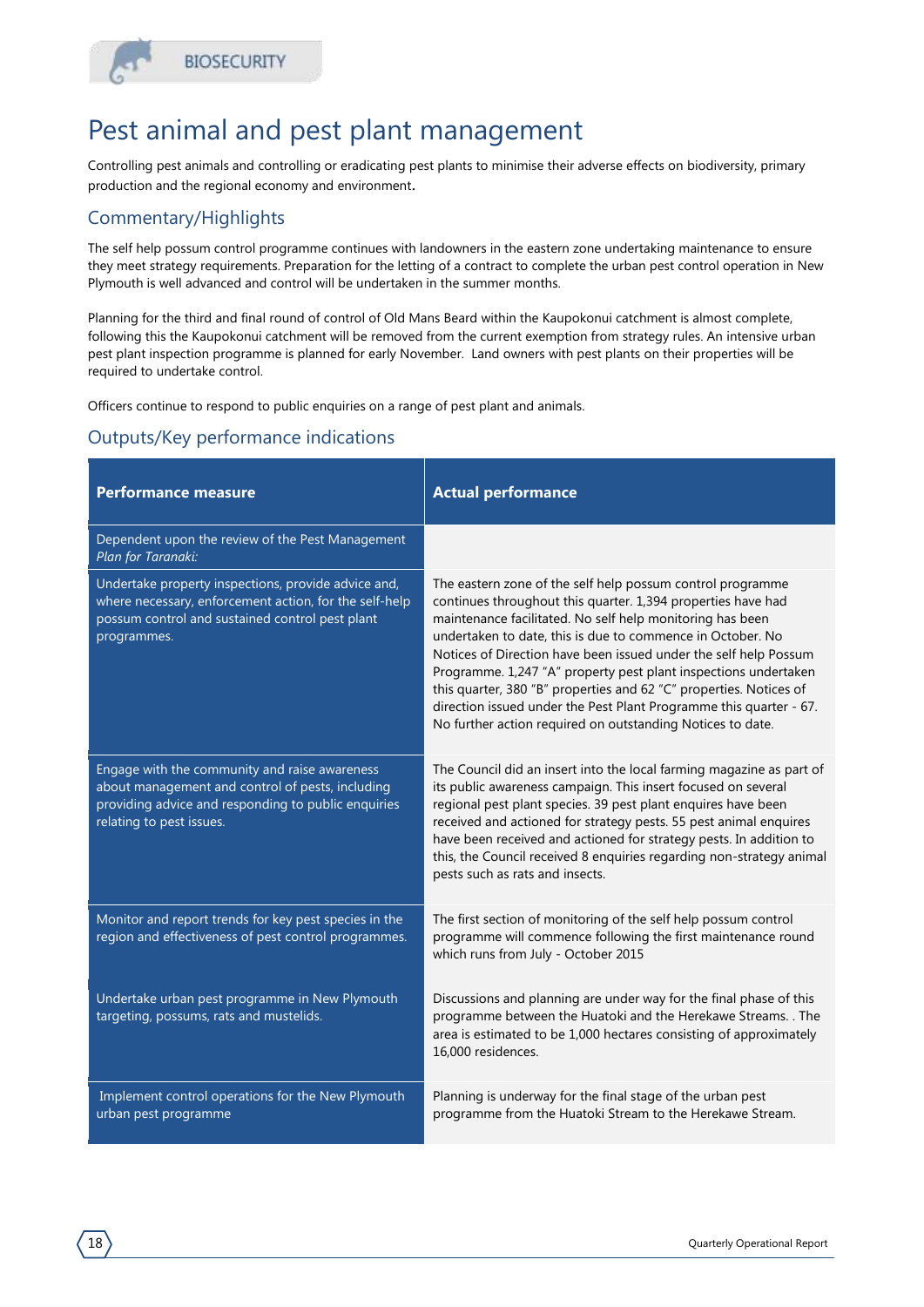

| <b>Performance measure</b>                                                                                                                                                                                                                                | <b>Actual performance</b>                                                                                                                                                                                                                                                                                                |
|-----------------------------------------------------------------------------------------------------------------------------------------------------------------------------------------------------------------------------------------------------------|--------------------------------------------------------------------------------------------------------------------------------------------------------------------------------------------------------------------------------------------------------------------------------------------------------------------------|
| Implement control operations for the eradication of<br>selected pest plants.                                                                                                                                                                              | Eight direct control operations have been undertaken on<br>'Eradication Pest Plants' during the first quarter.                                                                                                                                                                                                           |
| Implement control operations for the Kaupokonui Old<br>Mans Beard control programme.                                                                                                                                                                      | Planning has commenced for the next phase of the Old Mans Beard<br>programme on the Kaupokonui catchment. Tenders will be sent out<br>in October for a November control programme.                                                                                                                                       |
| Implement control operations for selected Key Native<br>Ecosystems.                                                                                                                                                                                       | Landowners and Council officers undertook or commissioned pest<br>plant and animal control work at key native ecosystems in keeping<br>with Biodiversity Plans and associated budgets. During 2014/2015<br>all but two KNE with Biodiversity Plans received some form of pest<br>control (plants and or animal control). |
| Develop and implement biological control<br>programmes for pest plants. Make releases of control<br>agents when appropriate.                                                                                                                              | No releases of biological agents this quarter.                                                                                                                                                                                                                                                                           |
| Provide advice on and, if necessary, implement small-<br>scale control of unwanted plant organisms.                                                                                                                                                       | 14 enquiries have been received for non-strategy pest plants this<br>quarter. Advice was provided as appropriate.                                                                                                                                                                                                        |
| Implement the National Pest Plant Accord, inspecting<br>all plant nurseries and retail outlets annually to<br>promote and, where necessary, enforcing the<br>prohibition from propagation, sale or distribution of<br>specified unwanted plant organisms. | No nursery inspections have been undertaken this quarter.                                                                                                                                                                                                                                                                |



- 
- **Target may not be achieved**
- **Target will not be achieved** 
	- Delayed
- **-** Overdue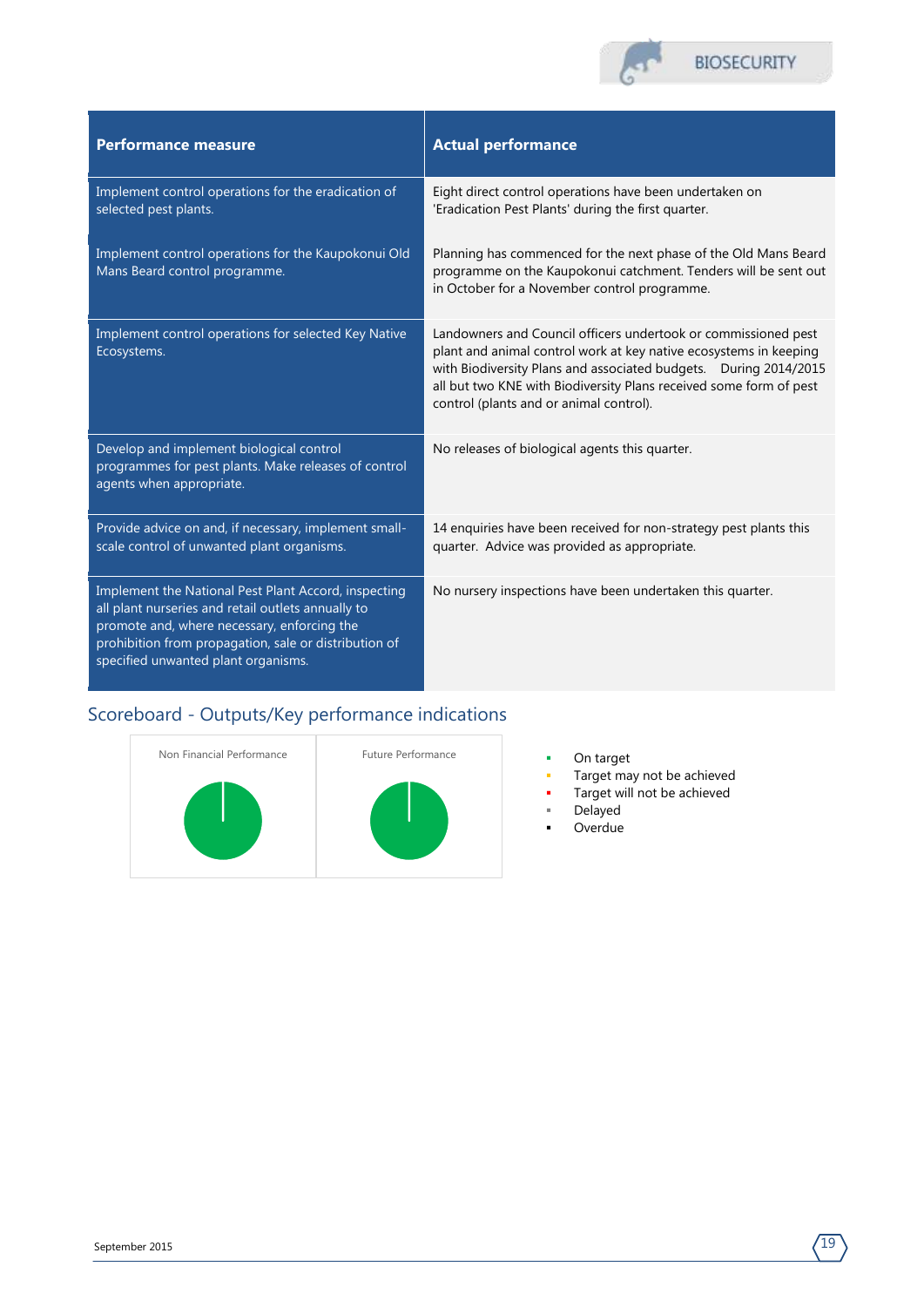# <span id="page-21-0"></span>Transport



# Regional land transport planning

Contributing to an effective, efficient and safe land transport system in the public interest.

#### Commentary/Highlights

Implementing the adopted *Regional Land Transport Plan for Taranaki 2015/2016 – 2020/2021* is ongoing. Officers continue to provide support to key transport committees such as the Regional Transport Committee and State Highway 3 Working Party. Officers continue to liaise with other regions and agencies and also respond to submissions as required.

#### Outputs/Key performance indications

| <b>Performance measure</b>                                                                                                                | <b>Actual performance</b>                                                                                                                                                  |
|-------------------------------------------------------------------------------------------------------------------------------------------|----------------------------------------------------------------------------------------------------------------------------------------------------------------------------|
| Complete preparation/full reviews and interim reviews<br>of the transport policies, plans and strategies:                                 |                                                                                                                                                                            |
| Review and make adjustments to the regional land<br>transport plan, as required, in accordance with<br>statutory requirements.            | No adjustments or variations have been required to the Regional<br>Land Transport Plan (RLTP).                                                                             |
| During 2017/18 complete a mid-term review of the<br>Regional Land Transport Plan 2015/16-2020/21 in<br>2017/2018.                         | The regional component of the RLTP is being implemented through<br>a number of activities. These are regularly reported on. No further<br>action is required in 2015/2016. |
| Review and make adjustments to the Transport<br>Activity Procurement Strategy, as required, in<br>accordance with statutory requirements. | The Transport Activity Procurement Strategy for the Taranaki region<br>is current and ongoing. All reviews are up to date.                                                 |



- 
- Target may not be achieved
- Target will not be achieved
	- Delayed
- Overdue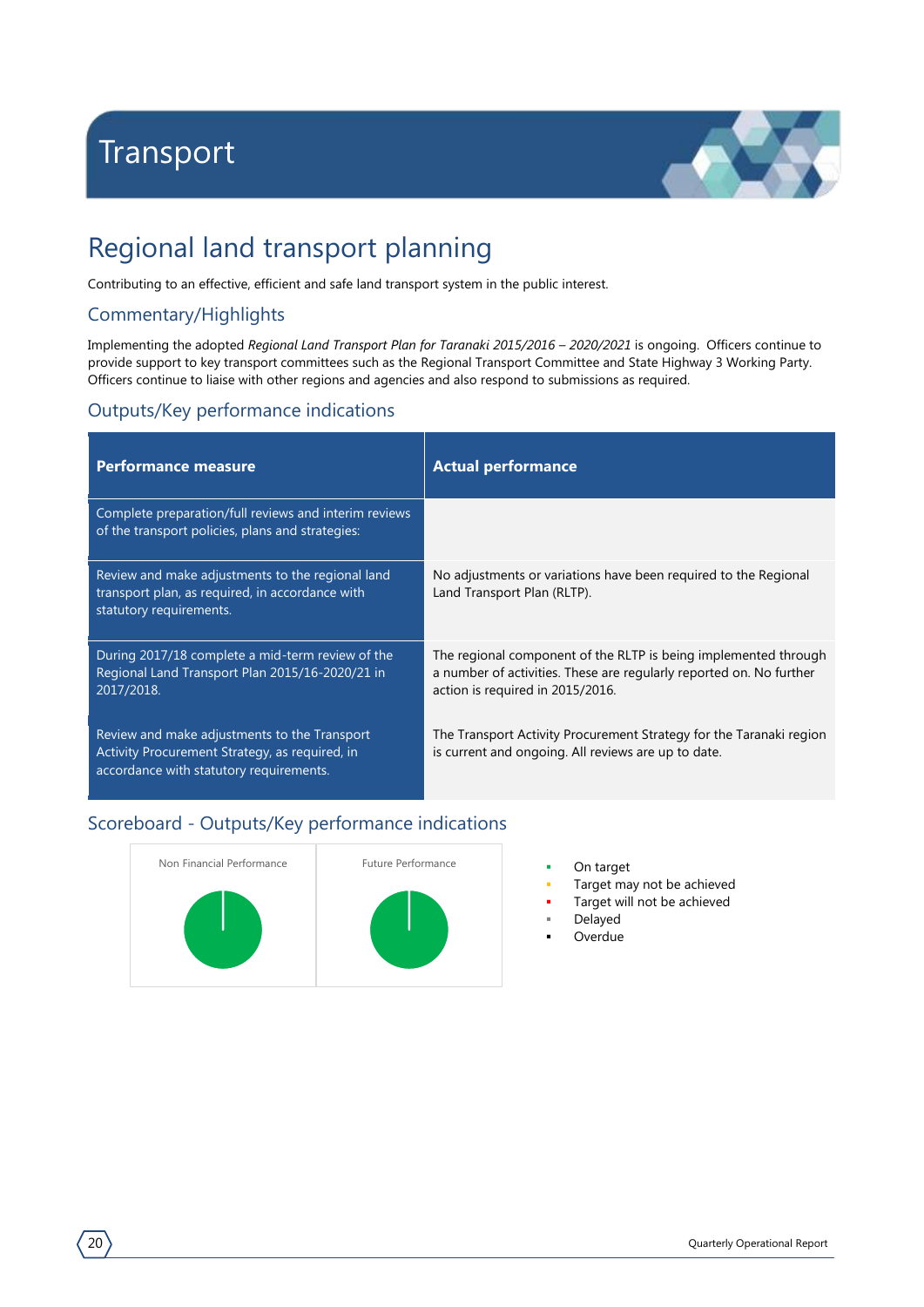# Public transport

Promoting the provision of community public transport in Taranaki and assist the transport needs of the transport disadvantaged.

#### Commentary/Highlights

The Total Mobility Scheme continues to assist people with impairments throughout the region. Negotiations to finalise a new contract with Ironside Vehicle Society are continuing. Ironside will be eligible for the NZ Transport Agency (Agency) 100% funded wheelchair hoist payment (\$10 excluding GST) as part of the new contract.

The Agency approved funding investment for the Connector service as part of the *Regional Land Transport Plan for Taranaki 2015/2016 – 2020/2021*. This is a significant and welcome financial boost for the service. Existing passenger transport services continue to be provided throughout the region with ongoing monitoring of patronage, farebox recovery and the region's commerciality ratio. Patronage across these services is down on the corresponding quarter in 2014/2015. This decrease in numbers is also reflected in lower revenues.

| <b>Performance measure</b>                                                                                                                                                                                                                                         | <b>Actual performance</b>                                                                                                                                                                                                                                                                                                                            |
|--------------------------------------------------------------------------------------------------------------------------------------------------------------------------------------------------------------------------------------------------------------------|------------------------------------------------------------------------------------------------------------------------------------------------------------------------------------------------------------------------------------------------------------------------------------------------------------------------------------------------------|
| Provide Total Mobility subsidy assistance to qualifying<br>persons through the New Zealand Transport Agency<br>supported Total Mobility Scheme. Process complete<br>applications from eligible applicants within 10 working<br>days.                               | Provided Total Mobility Scheme services to the targeted areas -<br>10,455 (41,556-2014/2015) passenger trips have been made<br>under the Total Mobility Scheme. An additional 2,374 (7,383) trips<br>have been made by the Ironside Vehicle Society. ID cards were<br>issued to 100% (100%) of eligible applicants within the required<br>timeframe. |
| Operate public transport services in the New Plymouth<br>district and regional Taranaki consistent with the<br>Regional Public Transport Plan subject to funding<br>approval from the New Zealand Transport Agency and<br>the availability of local share funding. | Passenger transport services in New Plymouth district and<br>regional Taranaki were operated consistent with the Regional<br>Public Transport Plan. Funding for the services, including the<br>Hawera to New Plymouth (Connector) service, has been approved<br>by the NZ Transport Agency.                                                          |
| Monitor the New Plymouth bus service contract<br>including patronage growth and fare box recovery.                                                                                                                                                                 | Services have been provided as contracted. No variations or issues<br>arose during the month. YTD patronage is 159,837 (2014/2015 -<br>166,781). YTD farebox 46.9% (39%).                                                                                                                                                                            |
| Monitor the regional bus service contracts including<br>patronage growth and fare box recovery.                                                                                                                                                                    | Services have been provided as contracted. No variations or issues<br>have arisen during the month. YTD patronage is 8,884 (2014/2015<br>- 28,113). YTD farebox 26.1% (27.6%). (Patronage data includes<br>the Connector service. Farebox recovery excludes direct funding<br>from WITT and TDHB for the Connector service).                         |
| Monitor the commerciality ratio of the region's public<br>transport services and publish the ratio annually.                                                                                                                                                       | The commerciality ratio for the region's public transport services<br>YTD is 43.3% (2014/2015 - 38.9%).                                                                                                                                                                                                                                              |
| Review public bus service fares annually to ensure<br>passengers pay a fair share of the cost of the services.                                                                                                                                                     | The review is scheduled for October 2015.                                                                                                                                                                                                                                                                                                            |
| Provide financial assistance to the Ironside Vehicle<br>Society subject to funding eligibility criteria being met.                                                                                                                                                 | A new contract for 2015/2016 is being negotiated with Ironside.<br>Funding of 50,000 has been approved.                                                                                                                                                                                                                                              |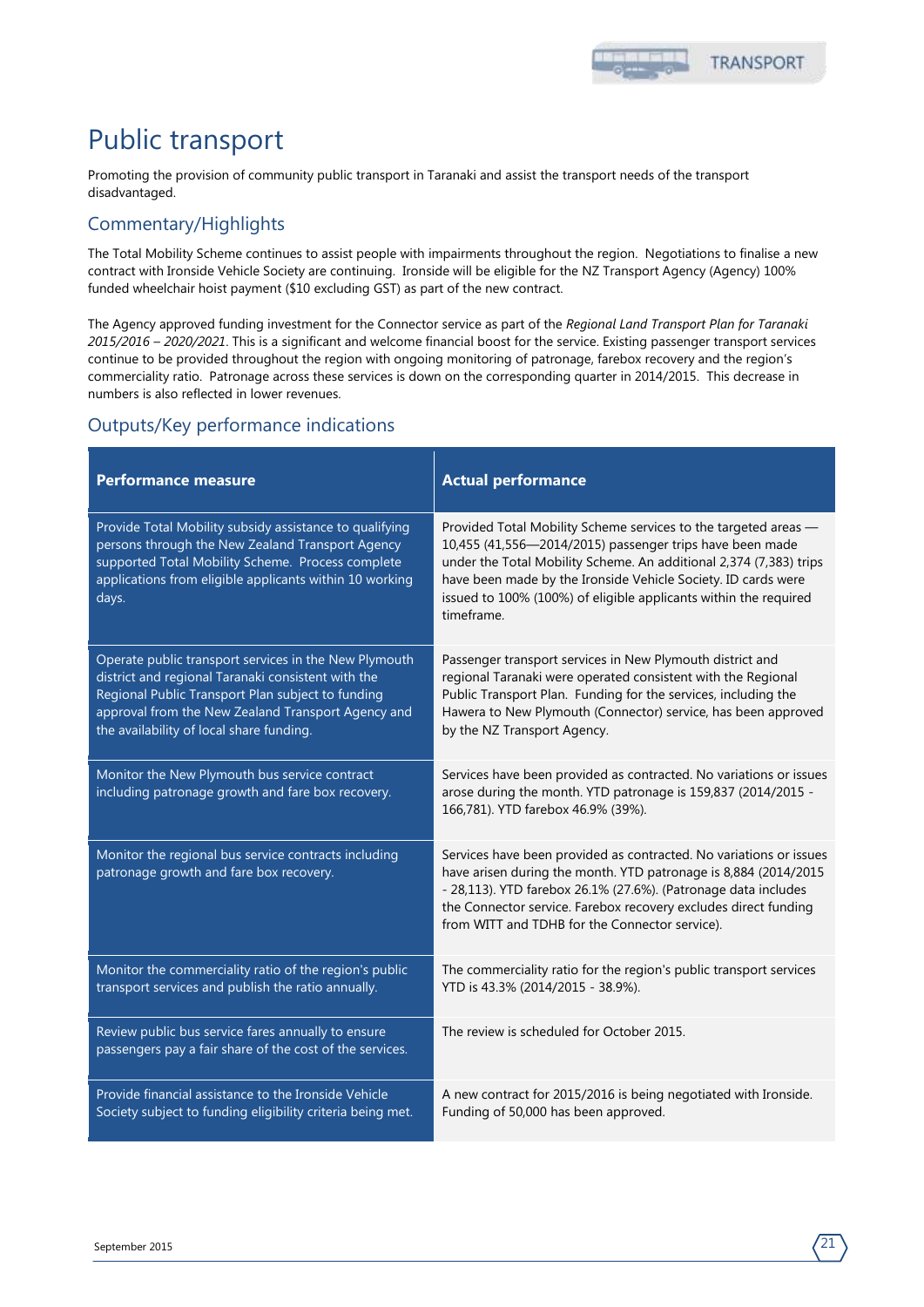



- 
- Target may not be achieved
- Target will not be achieved
- Delayed
- **-** Overdue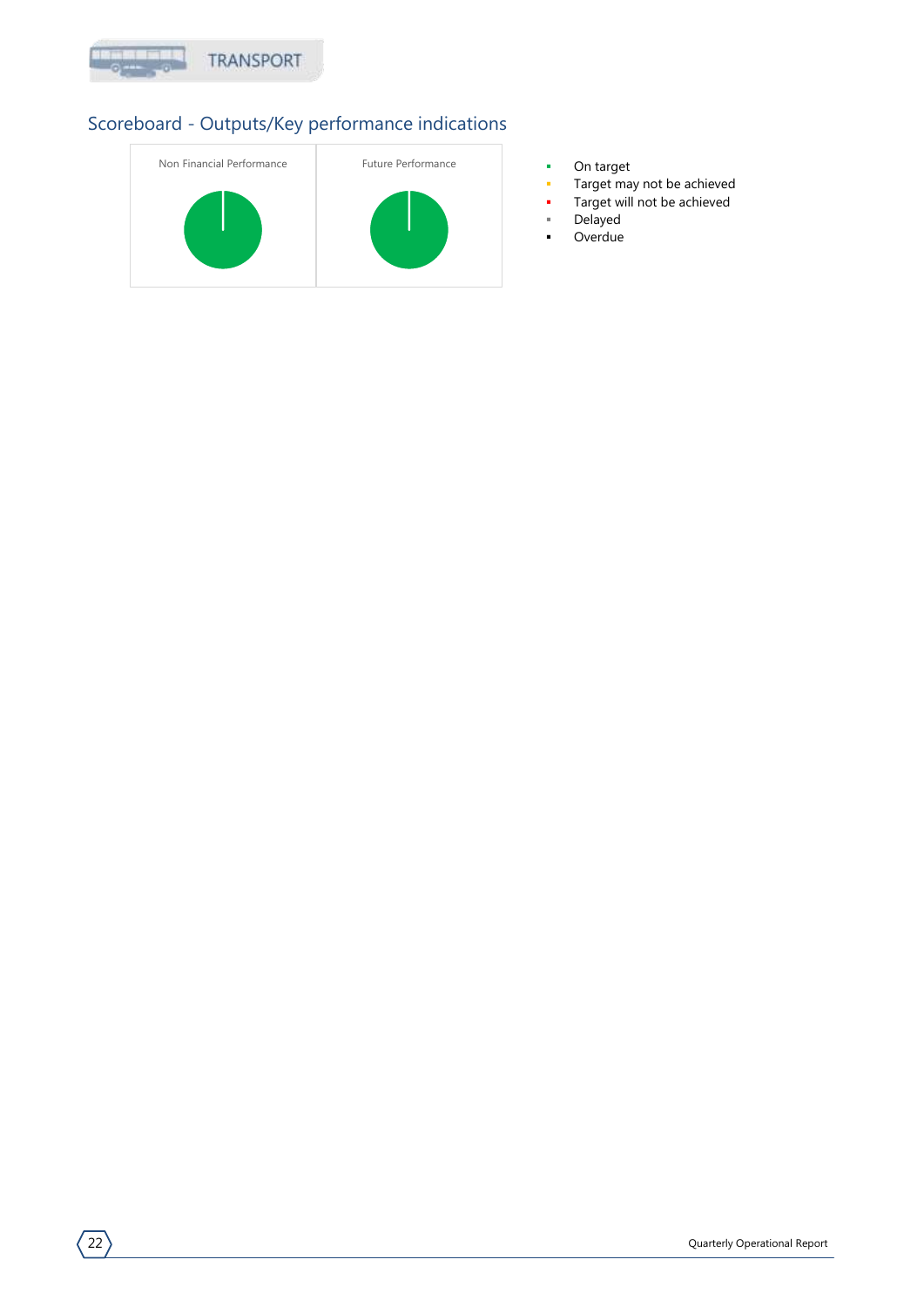

### Harbour management

Promoting safe navigation for all users of the waters of Port Taranaki.

#### Commentary/Highlights

There were no significant naviagtion and safety incidents at the Port and there was compliance with required codes and management systems. Post the Lake Triview grounding in 2014, beyond the harbour limits, the Council is working with Port Taranaki and others to develop a ship monitoring and drift alert system.

#### Outputs/Key performance indications

#### **Performance measure Actual performance**

Provide harbourmaster and harbour warden services for Port Taranaki and implement the Navigation Bylaw for Port Taranaki and Approaches. No significant breaches of the requirements of the New Zealand Port and Maritime Safety Code, including the Port Taranaki Harbour Safety Management System.

Appointed new Harbour Master- Captain N Armitage and rewarranted Harbour Masters and Deputy Harbour Masters.



- 
- Target may not be achieved
- Target will not be achieved
- Delayed
- Overdue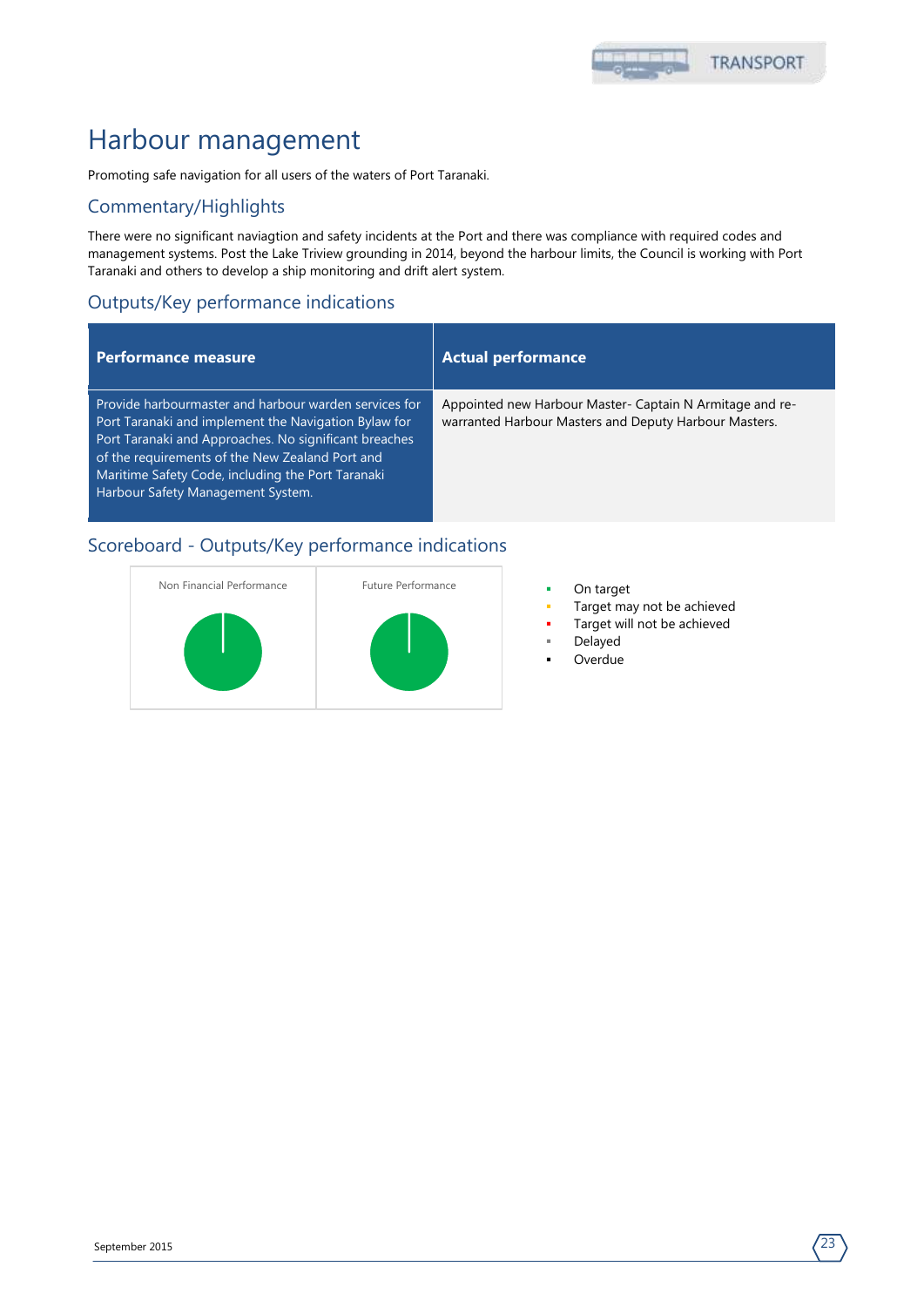

### <span id="page-25-0"></span>Civil defence emergency management

Promoting and enhancing, within the Taranaki community, an integrated comprehensive emergency management system including reducing risk, maintaining readiness, and providing response and recovery capacity and capabilities.

#### Commentary/Highlights

The large storm event with attendant widespread flooding and flood damage to infrastructure and land in June 2015 led to the declaration of a state of emergency, the evacuation of Waitotara, and a large number of flights to provide emergency supplies and evacuations to the residents of eastern Taranaki. There was a smaller localized flood event in Opunake some weeks later, and CDEM staff have also had to track a potential tsunami event and deal with several small earthquake events - fortunately none causing damage. The national 'Shakeout' earthquake drill and awareness campaign in September had over 21,000 participants in Taranaki.

Following reviews of these events, members of the Co-ordinating Executive Group and the Civil Defence Emergency Management Group are reflecting on the effectiveness and efficiency of existing structures and means of delivery of civil defence activities in Taranaki. Opportunities for enhancement will be considered during the review of the Group Plan, due in 2016/2017.

| <b>Performance measure</b>                                                                                                                                    | <b>Actual performance</b>                                                                                                                                                                                                                                                                                                                                                                                                                                                                                                                                                                                                                                                                                                                                                                                                                                                                     |
|---------------------------------------------------------------------------------------------------------------------------------------------------------------|-----------------------------------------------------------------------------------------------------------------------------------------------------------------------------------------------------------------------------------------------------------------------------------------------------------------------------------------------------------------------------------------------------------------------------------------------------------------------------------------------------------------------------------------------------------------------------------------------------------------------------------------------------------------------------------------------------------------------------------------------------------------------------------------------------------------------------------------------------------------------------------------------|
| Prepare, implement, monitor and report upon the<br>Taranaki Civil Defence Emergency Management<br><b>Annual Business Plan.</b>                                | The 2014/2015 Annual Business Plan for Taranaki Civil Defence and<br>Emergency Management (CDEM) was implemented during the year<br>and its implementation has been reported to the first meeting of<br>the CDEM Group in 2015/2016. The first round of advisory groups,<br>the Co-ordinating Executive Group and CDEMG meetings have<br>been held (2015/2016 year). Taranaki CDEM is preparing for the<br>regional implementation of the national Emergency Management<br>Information System (EMIS), which has required ongoing<br>modifications and customisation to make it fit for purpose. The<br>proposed business plan and resourcing budget for 2015/2016 has<br>been presented to CDEMG and adopted. Staff are beginning to<br>draft the 2016/2017 work plan for consideration by CEG and<br>CDEMG during November/December, prior to input into councils'<br>Annual Plan processes. |
| Develop, implement, monitor and report upon the Civil<br>Defence Emergency Management Public Education<br>Plan for Taranaki. Review the Plan in 2016 and 2021 | Council staff are continuing the in-school delivery of educational<br>material and public presentations in 2015/2016. Whanau Resilience<br>Project educational material is being distributed. The national<br>'Shakeout' earthquake awareness campaign is to be delivered at<br>regional level (school enrolments, newspaper coverage,<br>advertisements etc) in October 2015. Planning for this is well<br>underway. Approximately 21,000 residents of Taranaki have<br>registered to participate.                                                                                                                                                                                                                                                                                                                                                                                           |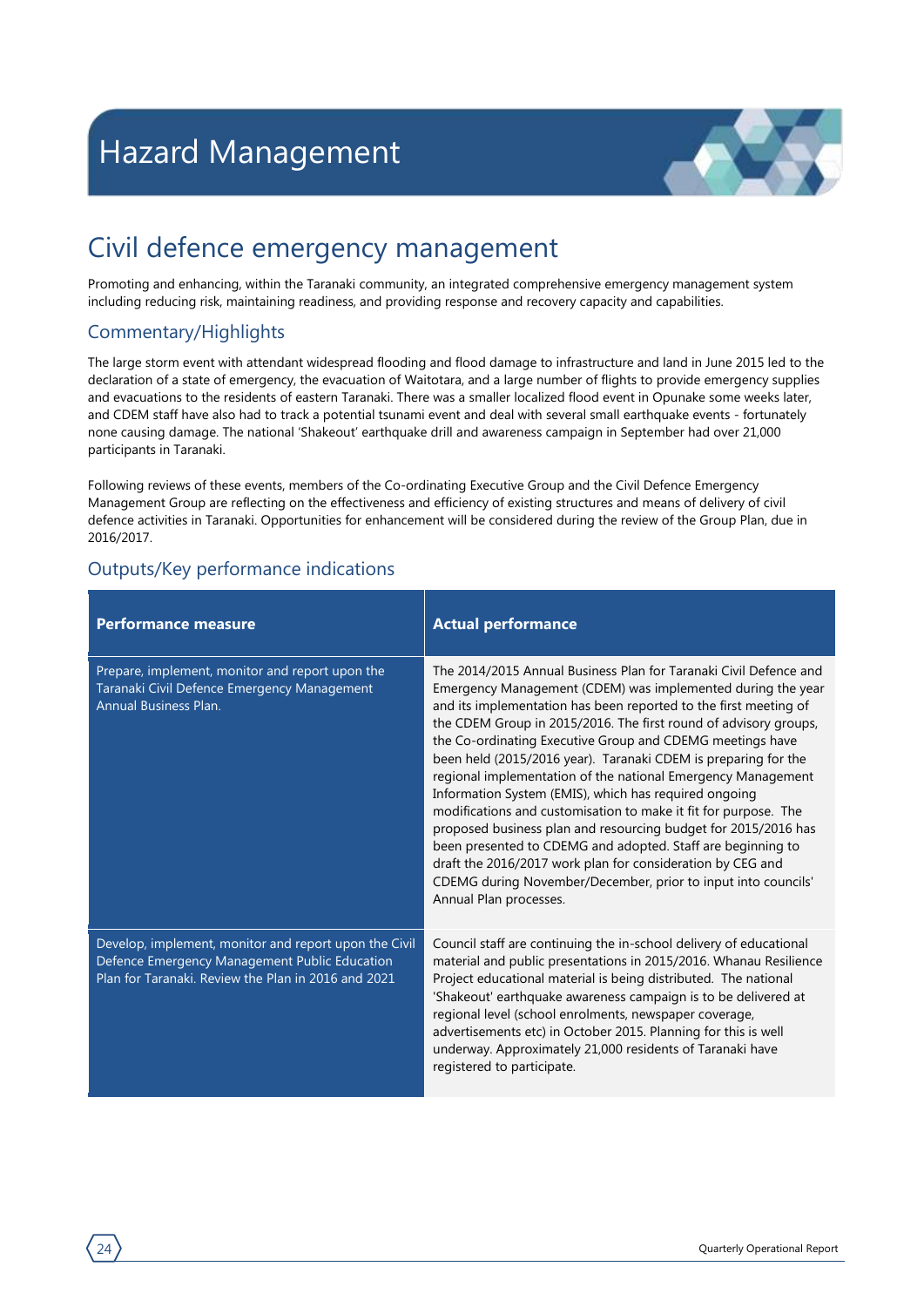

#### **Performance measure Actual performance** Implement, monitor and report upon the Civil Defence Emergency Management Group Plan for Taranaki 2012, and review, draft, and notify the next Plan in 2017 The Civil Defence Emergency Management Group Plan has been implemented through the 2014/2015 Annual Business Plan, and its implementation reported to Council and the Taranaki Civil Defence Emergency Management Group. The work plan for 2015/2016 is being implemented as agreed with the Group.



- 
- Target may not be achieved
- Target will not be achieved
- Delayed
- **Overdue**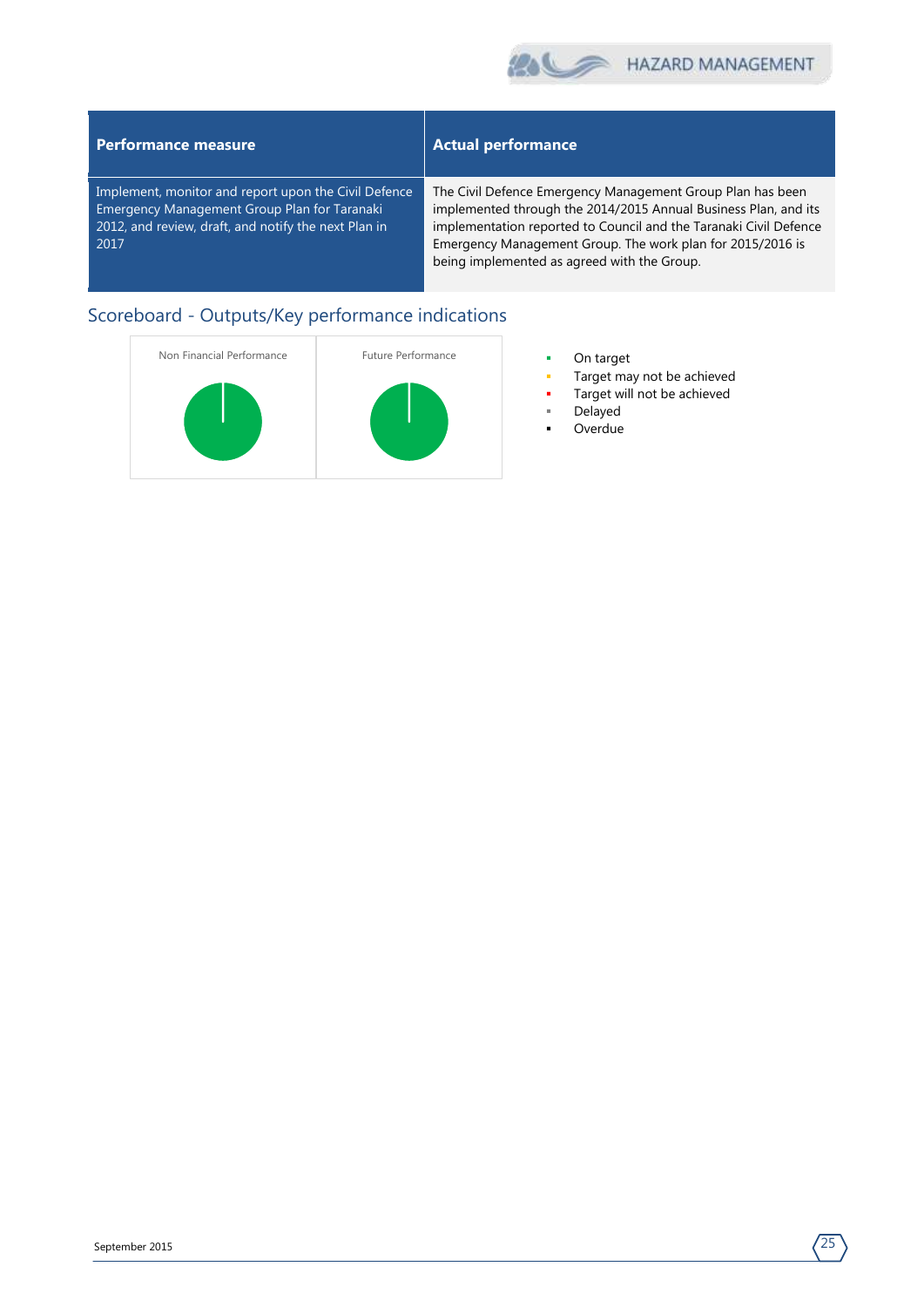### HAZARD MANAGEMENT

### Flood management and general river control

Providing accurate and timely flood warnings, providing flood control advice and undertaking minor works and associated actions to minimise and prevent damage by floods and river erosion.

#### Commentary/Highlights

The large storm event during June 2015 generated a significant number of enquires about flood damage to properties. Staff visited many properties providing advice and assessing damage. Minor works were undertaken at a number of locations around the region in association with landowners.

#### Outputs/Key performance indications

| <b>Performance measure</b>                                                                                                                                                                                                                                                                                              | <b>Actual performance</b>                                                                                                                                                                                                                                                                              |
|-------------------------------------------------------------------------------------------------------------------------------------------------------------------------------------------------------------------------------------------------------------------------------------------------------------------------|--------------------------------------------------------------------------------------------------------------------------------------------------------------------------------------------------------------------------------------------------------------------------------------------------------|
| Effectively monitor rainfall and river levels and issue<br>timely flood warnings. Maintain continuous<br>monitoring systems (100% functional) and issue timely<br>warnings for all cases, where necessary, in accordance<br>with the Flood Event Standard Operating Procedure<br>(approximately 35 warnings per annum). | A total of 16 watches and 6 warnings (22 notifications) have been<br>issued to date in the 2015/2016 year (63 notifications were issued<br>in 2014/2015 and 57 in 2013/2014). In all instances, flood<br>monitoring was undertaken in accordance with the Flood Event<br>Standard Operating Procedure. |
| Undertake minor emergency river and flood control<br>works when necessary.                                                                                                                                                                                                                                              | No emergency works requiring Council funding have been required.                                                                                                                                                                                                                                       |
| Respond to 100% of requests for drainage, river and<br>flood control advice and assistance within ten working<br>days.                                                                                                                                                                                                  | A large number of requests for advice and information on river<br>control and flood protection have been followed up on since the<br>June 2015 flood event and advice has been provided as required.                                                                                                   |
| Facilitate river control projects for the environmental<br>enhancement of the region's waterways.                                                                                                                                                                                                                       | To date, no river control projects have been identified or required<br>to be undertaken for the environmental enhancement of the<br>region's waterways.                                                                                                                                                |



- 
- Target may not be achieved
- Target will not be achieved
- Delayed
- Overdue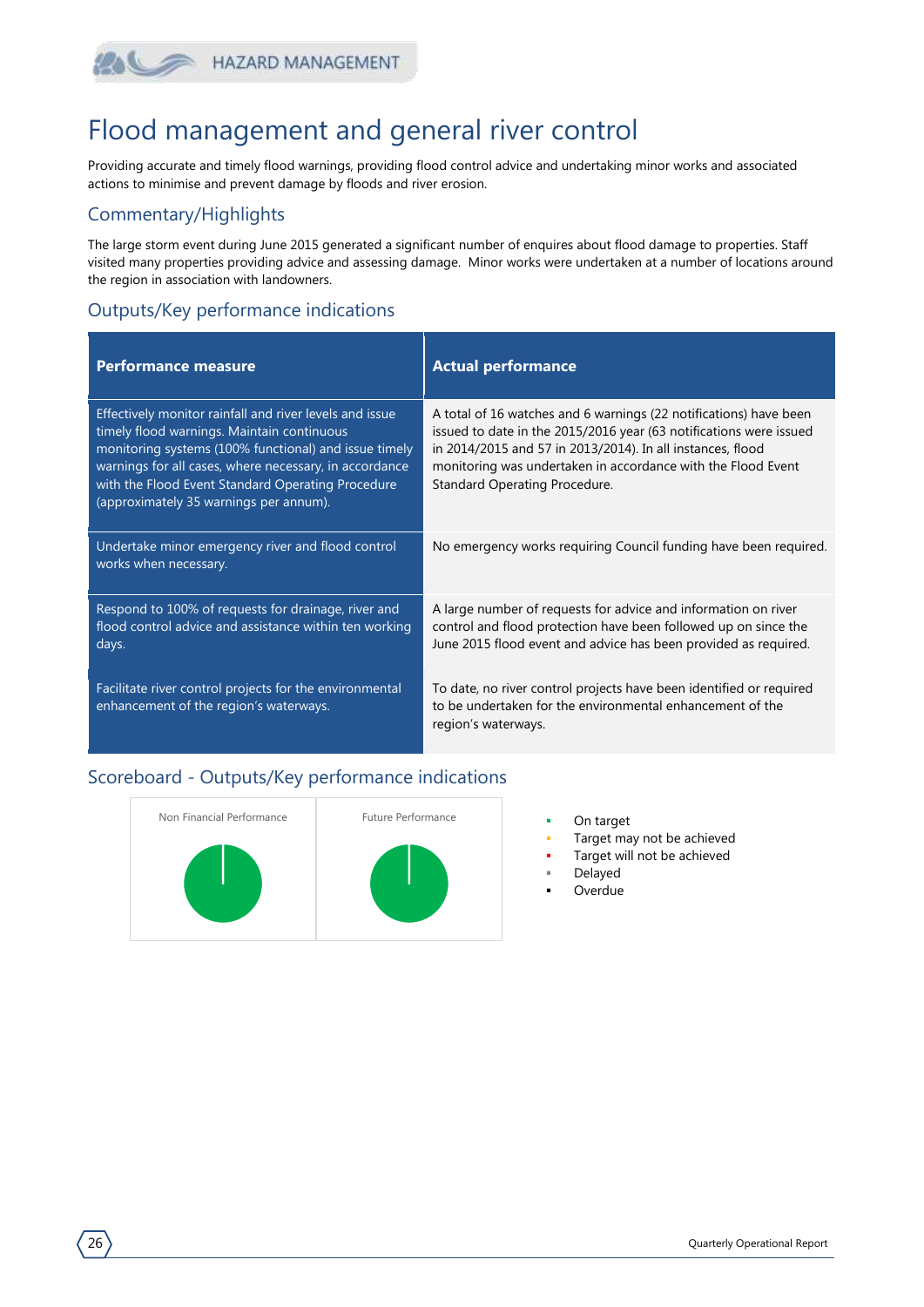

### River control schemes

Managing and maintaining river control scheme works to accepted design standards to minimise and prevent damage by floods and river erosion.

#### Commentary/Highlights

All four of the Council's river control schemes perfomed well during the June flood event. Minor damage occured to both the Lower Waiwhakaiho and the Waitara scheme infrastructure along with erosion and channel damage occuring on the Waitotara and Okato.

Remedial works undertaken include: channel management and erosion control works on the Kaihihi Stream at Okato and on a small section of the Waiwhakaiho River; extensive planting works on the Waitotara where flood damage has occurred and affected the river channel alignment in the reach of the river both upstream and downstream of the SH3 Bridge; and Waitara block work and stopbank repair works.

The first two stages of the Lower Waitara River Scheme upgrade works are nearing completion and detailed design of the Stage 3 works is underway. It is proposed that these works will be completed by May 2016.

#### Outputs/Key performance indications

| <b>Performance measure</b>                                                                                                                                                                | <b>Actual performance</b>                                                                                                                                                                                                                                                                                                                                                                                                                                     |
|-------------------------------------------------------------------------------------------------------------------------------------------------------------------------------------------|---------------------------------------------------------------------------------------------------------------------------------------------------------------------------------------------------------------------------------------------------------------------------------------------------------------------------------------------------------------------------------------------------------------------------------------------------------------|
| Manage all flood and river control schemes across the<br>region in accordance with asset management plans;<br>including Lower Waiwhakaiho, Lower Waitara, Okato<br>and Waitotara Schemes. | All schemes have been maintained as per the respective asset<br>management plans.                                                                                                                                                                                                                                                                                                                                                                             |
| Manage other minor river schemes to standards as<br>agreed with scheme participants.                                                                                                      | No works have been planned for this period.                                                                                                                                                                                                                                                                                                                                                                                                                   |
| Design and construct upgrade works for the Lower<br>Waitara River Flood Control Scheme.                                                                                                   | The Lower Waitara Scheme upgrade Stages 1 and 2 are almost<br>complete. Stage 1B is substantially completed and Stage 1A will<br>be substantially complete by 30 October 2015. Stage 2 has been<br>divided into 4 sub stages: Stage 2D - Contract let - substantially<br>completed by 7 April 2015, Stage 2C - Contract let - works<br>substantially complete, Stage 2B - contract let - substantially<br>complete, Stage 2A - Contract let - works complete. |



- 
- Target may not be achieved
- Target will not be achieved
- Delayed
- Overdue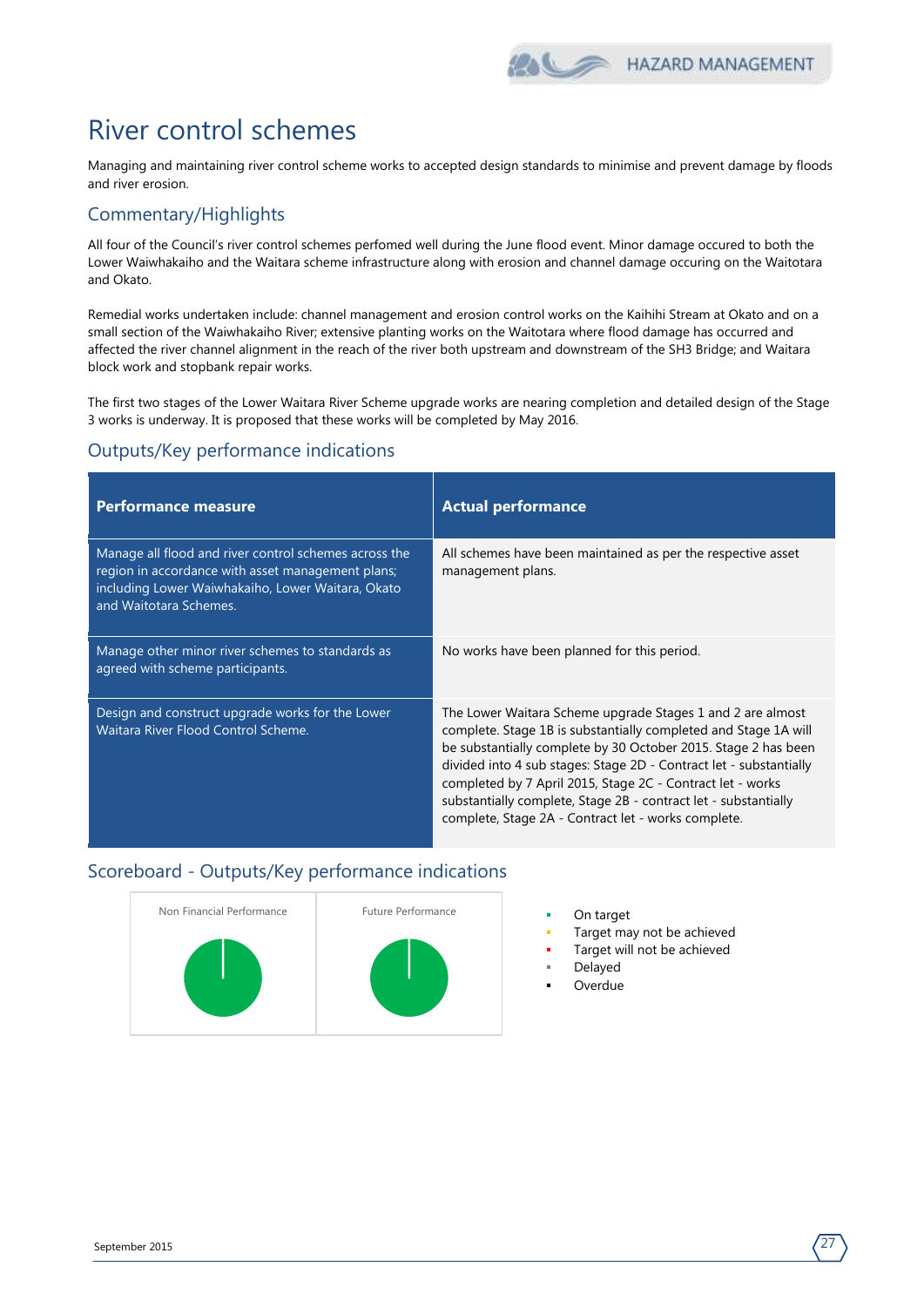# <span id="page-29-0"></span>Recreation, culture and heritage



## Regional gardens

Ensuring that Hollard Gardens, Tupare and Pukeiti are maintained and enhanced as regionally significant recreational and heritage amenities.

#### Commentary/Highlights

The upgrade project at Pukeiti is making steady progress, works currently in progress include: carparking and arrival, covered walkway, education centre, water wheel walk, Keiller Garden and additional assocaited landscaping and garden development. The Taranaki Iwi Treaty Settlement signing was a major event held at Pukeiti in September. The opening of the newly developed Keiller Garden occurred during October.

Both Tupare and Hollard Gardens are in very good condition. At Tupare some removal and thinning of trees has occurred to increase light and the extension of the water reticulation system is planned in the coming months. An upgraded entranceway at Hollards markedly improves the arrival experience.

All gardens are gearing up for the Garden Spectacular starting at the end of October.

| <b>Performance measure</b>                                                                                                                                                                                                                                    | <b>Actual performance</b>                                                                                                                                                                                                                                                                                                                                                |
|---------------------------------------------------------------------------------------------------------------------------------------------------------------------------------------------------------------------------------------------------------------|--------------------------------------------------------------------------------------------------------------------------------------------------------------------------------------------------------------------------------------------------------------------------------------------------------------------------------------------------------------------------|
| Provide three regional gardens (Tupare, Hollard<br>Gardens and Pukeiti) for free general use by the<br>regional community. Three gardens open 9am to 5pm<br>seven days a week, with Hollard Gardens and Tupare<br>open till 8pm during daylight saving hours. | The gardens are open seven days a week from 9:00am to 5:00pm<br>(to 8.00pm during daylight saving time for Tupare and Hollard<br>Gardens). Entry is free to all three properties.                                                                                                                                                                                        |
| Encourage the increased use of the regional gardens<br>by the community for recreational purposes and for<br>specific events.                                                                                                                                 | To date, Tupare has attracted approximately 3,555 visitors<br>(29,209—2014/2015) with Hollard Gardens attracting approximately<br>1,830 (12,858). Pukeiti has had 1,750 (30,421) visitors. There have<br>been 7 (42) events at Tupare, 18 (47) at Hollard Gardens and 3 (31)<br>at Pukeiti. All three properties are part of the Powerco Taranaki<br>Garden Spectacular. |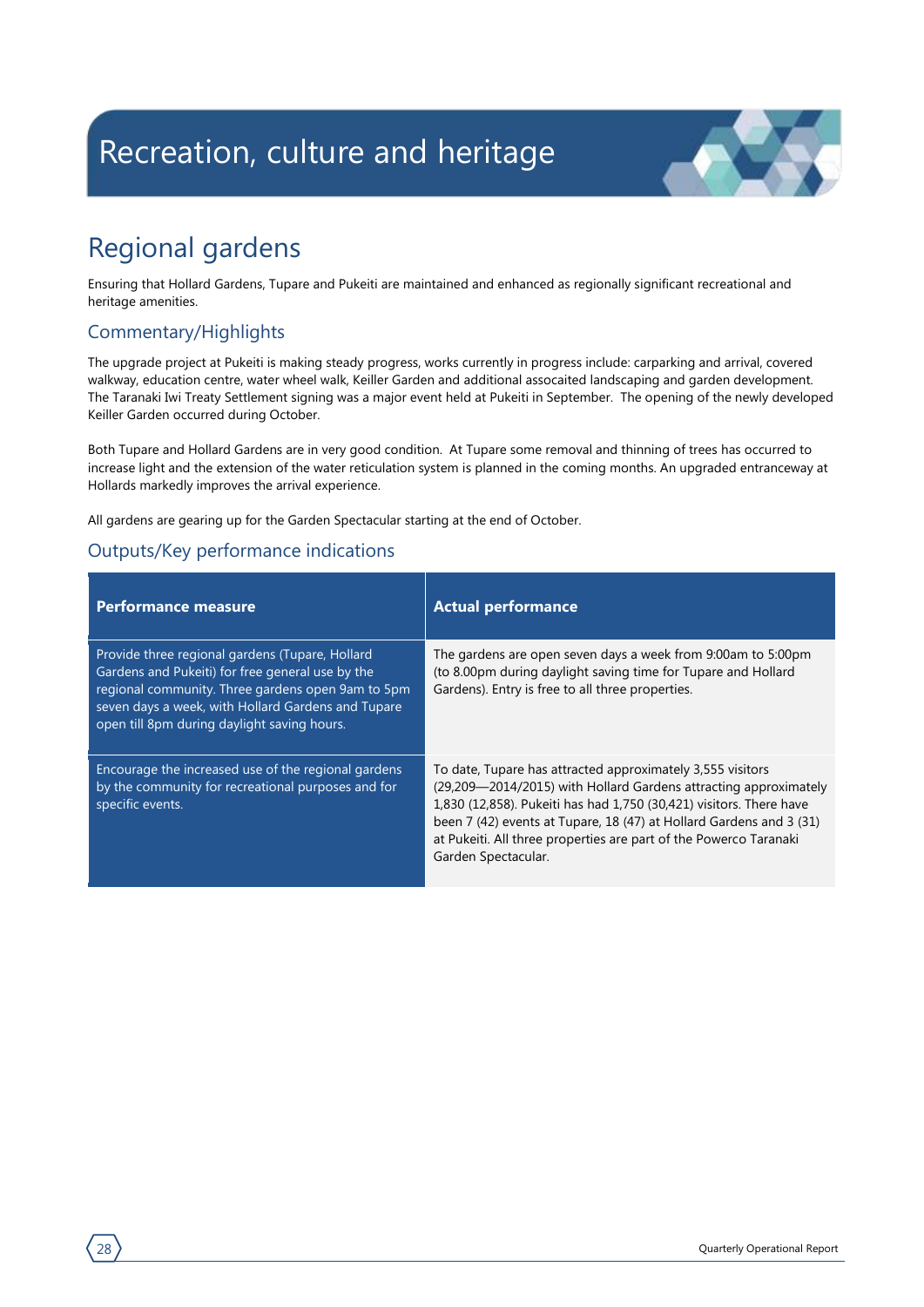#### **Performance measure Actual performance**

Continue implementing the Pukeiti asset management plans focusing on completing the upgrade works at Pukeiti. Priority tasks to be completed include: enhancing the garden and the Rhododendron Collection; continuing the implementation of the Plant Collection Plan; refurbishing the Lodge and surrounds; stabilising the cultivated area to the south of the Lodge by way of a retaining wall; refurbishing the plant borders; renovating the Pukeiti lookout; completing the rainforest interpretation material; subject to demand, extending the carpark; upgrading the outer ring tracks; reconfiguring and upgrading the Gate House.

The upgrade work at Pukeiti is in full swing with a number of significant projects completed. They include the workshop and staff facilities upgrade, the arrival experience which comprises new formed carparks, new shelters and access to rear carpark, lowered speed zone for pedestrian safety, lighting, landscaping and bold signage.

The first of the three landscape installations is also now complete, namely the Keiller Rhododendron Home Garden. Other projects in progress with construction near complete are the walkway and covered areas. These works include a dramatic new elevated walk through the Vireya Walk. The Kokopu house will feature an engaging treehouse overlooking a haven for our native endangered fish. The Bublitz Education Centre will feature a display of fresh water aquatic life as well as a workshop area for school groups. The Waterwheel Walkway will lead you out of the covered areas on raised platforms through the lush rainforest to a viewing platform overlooking the stream and historic waterwheel. All these walkways and covered areas are wheelchair accessible and are able to be lit at night.

Review and adopt asset management plans for Tupare, Latest asset management plans were adopted by the Council in September 2014. No further action required until 2016/2017.

#### Scoreboard - Outputs/Key performance indications

Hollard Gardens and Pukeiti by 31 October 2017.



- 
- Target may not be achieved
- Target will not be achieved
- Delayed
- **Overdue**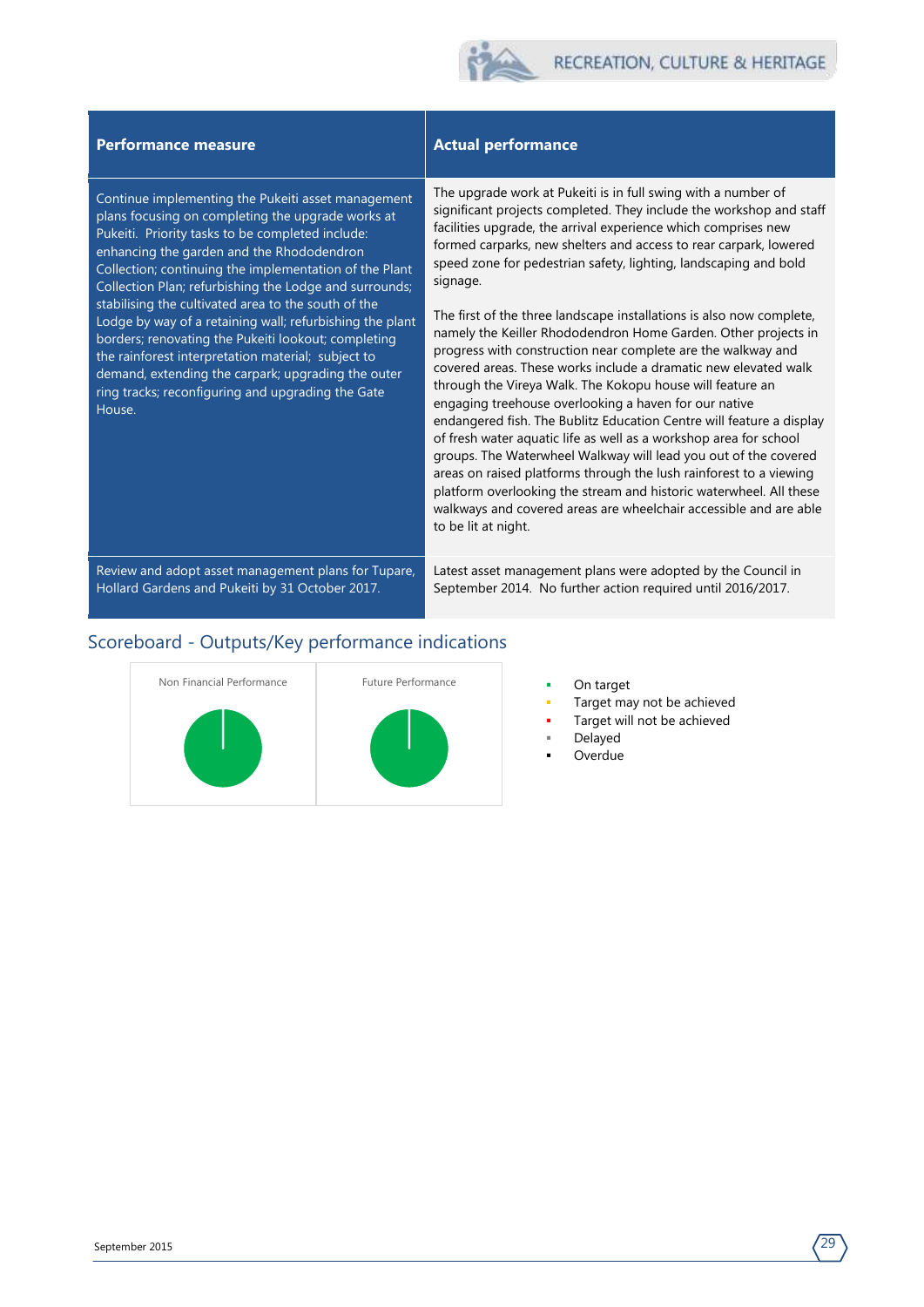

### Puke Ariki

Maintaining an ongoing partnership relationship with the Puke Ariki regional museum and library including the ongoing use of display and presentation material within an annual project.

#### Commentary/Highlights

The relationship with Puke Ariki is progressing well. The projects for 2015/2016 (see below) have been agreed upon and are in the process of being delivered.

#### Outputs/Key performance indications

#### **Performance measure Actual performance**

Maintain an ongoing partnership relationship with the Puke Ariki regional museum and library including the ongoing use of display and presentation material within an annual project.

Quarterly TRC/Puke Ariki partnership meetings are held to plan to review progress on the agreed annual projects and to agree upon future projects. In 2015/2016 the Council's partnership with Puke Ariki will contribute to the following annual projects: Sunlight exhibition (\$80,000), STQRY APP (\$40,000), Events (\$5,000), South Taranaki Museum Trust (\$25,000).



- 
- Target may not be achieved
- Target will not be achieved
- Delayed
- Overdue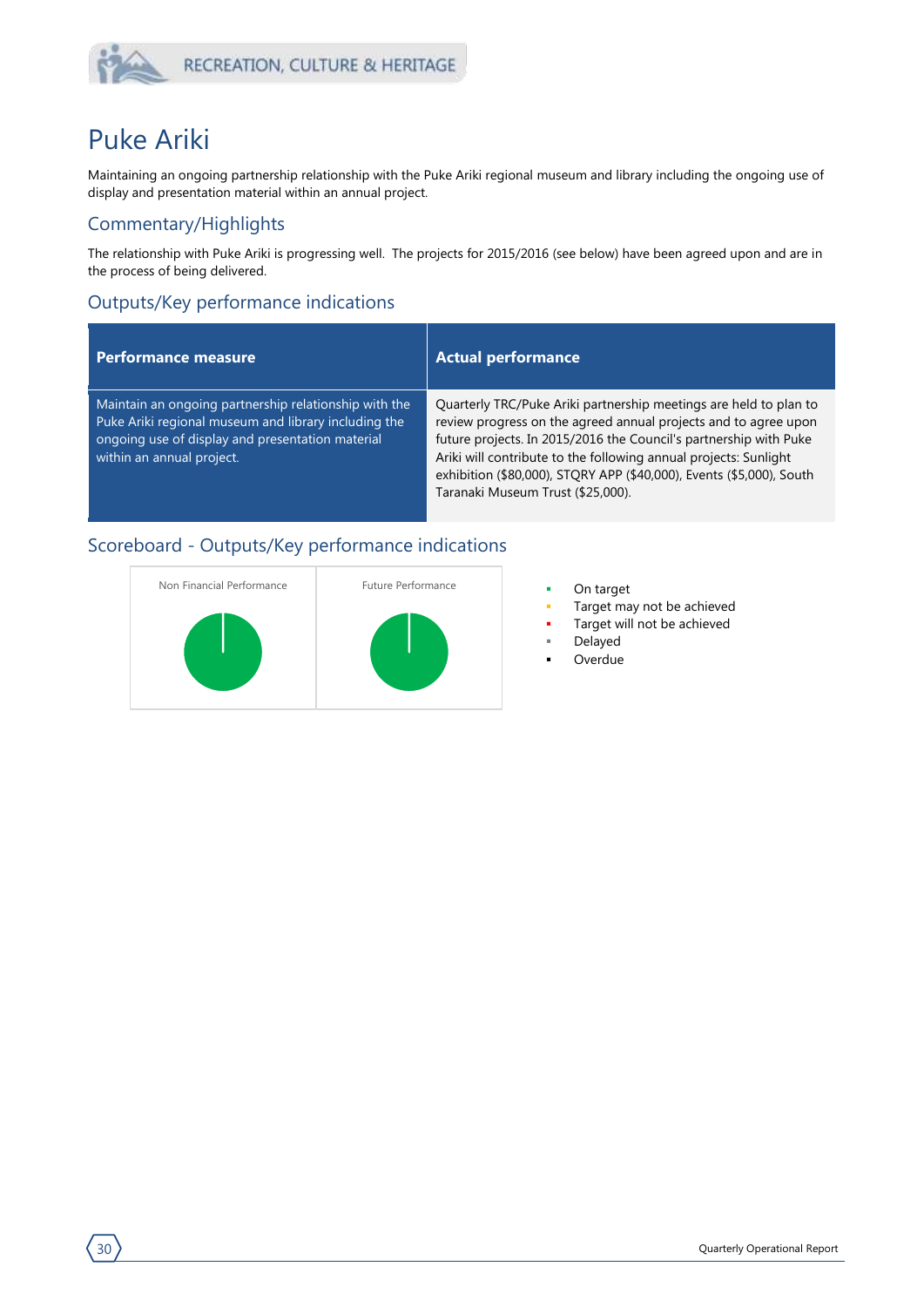## Yarrow Stadium

Facilitating the continued maintenance and development of Yarrow Stadium.

#### Commentary/Highlights

The Management Agreement between the Taranaki Stadium Trust and the New Plymouth District Council is working well. The Council and the New Plymouth District Council are undertaking a process to adopt maintenance and development programmes through to June 2025. The programme through to 30 June 2015 is substantially complete. The majority of funding for 2015/2016 will be used for debt repayment following the recovering of the stand roofs.

### Outputs/Key performance indications

| <b>Performance measure</b>                                                                                           | <b>Actual performance</b>                                                                                                                                                                                                                                                                                                                                                                                                                                                                                                                                                    |
|----------------------------------------------------------------------------------------------------------------------|------------------------------------------------------------------------------------------------------------------------------------------------------------------------------------------------------------------------------------------------------------------------------------------------------------------------------------------------------------------------------------------------------------------------------------------------------------------------------------------------------------------------------------------------------------------------------|
| Contract with New Plymouth District Council for the<br>operation and management of Yarrow Stadium.                   | The Trust and the New Plymouth District Council have a<br>management agreement for the operation and management of<br>Yarrow Stadium for the 2015/2016 year. New Plymouth District<br>Council are operating and managing Yarrow Stadium under this<br>agreement.                                                                                                                                                                                                                                                                                                             |
| Undertake asset management planning for the future<br>maintenance, enhancement and development of<br>Yarrow Stadium. | During 2014/2015, the Council and the New Plymouth District<br>Council commenced a process of long-term asset planning for the<br>future maintenance, enhancement and development of Yarrow<br>Stadium. This will conclude with agreed programmes of<br>maintenance and development for the period 2015/2025. This is<br>expected to be completed by the end of 2015.                                                                                                                                                                                                        |
| Provide regional funding for the future maintenance,<br>enhancement and development of Yarrow Stadium.               | The funding provision (\$876,000) for 2015/2016, to be used for the<br>ongoing maintenance, enhancement and development of Yarrow<br>Stadium, will be transferred to the Taranaki Stadium Trust<br>throughout the year. The Council and the New Plymouth District<br>Council are undertaking a process to adopt maintenance and<br>development programmes through to June 2025. The programme<br>through to 30 June 2015 is substantially complete. The majority of<br>funding for 2015/2016 will be used for debt repayment following<br>the recovering of the stand roofs. |



- 
- Target may not be achieved
- Target will not be achieved
- Delayed Overdue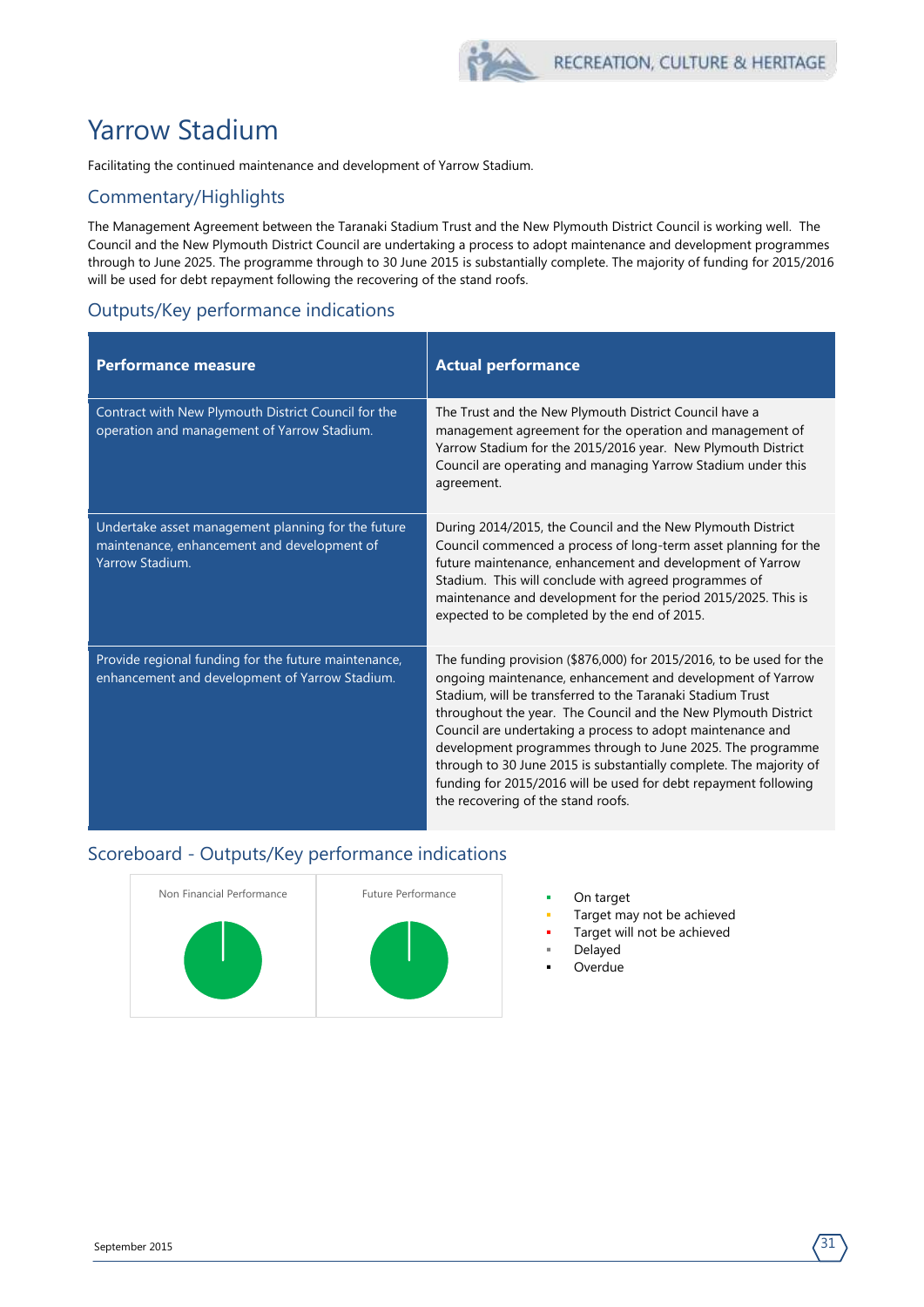# <span id="page-33-0"></span>Regional Representation, Advocacy and Investment Management



### Investment management

Ensuring that the equity, property and treasury investments owned by the Council are efficiently managed.

#### Commentary/Highlights

Council's investment management activities are working well within defined policies and procedures and to *Investment Policy* targets. Achieving the Council's interest rate return targets is challenging in the current low interest environment.

#### Outputs/Key performance indications

| <b>Performance measure</b>                                                                                                                  | <b>Actual performance</b>                                                                                                                                                                                                                                                                                                                                                                  |
|---------------------------------------------------------------------------------------------------------------------------------------------|--------------------------------------------------------------------------------------------------------------------------------------------------------------------------------------------------------------------------------------------------------------------------------------------------------------------------------------------------------------------------------------------|
| Consider Port Taranaki's annual statement of<br>corporate intent and monitor performance against<br>established targets on an annual basis. | Port Taranaki Ltd's statement of corporate intent for 2015/2018 was<br>considered by the Council on 11 August 2015. Port Taranaki Ltd's<br>performance was reviewed when considering their 2014/2015<br>Annual Report at the Council's Ordinary Meeting on 22 September<br>2015. The half-year results to 31 December 2015 will be considered<br>by the Council in the first half of 2016. |
| Appoint Directors at Port Taranaki Ltd's annual general<br>meeting and at other times as required.                                          | Messrs Taylor and Horton retired by rotation at the 24 September<br>2015 Annual General Meeting of Port Taranaki Ltd. The Council<br>reappointed Messrs Taylor and Horton at the same meeting. The<br>Council is commencing a process of appointing a Director to the<br>current vacancy on the Board - this will be undertaken pursuant to<br>the Director Appointment Policy.            |
| Undertake on-going liaison with port company<br>directors and management.                                                                   | Regular formal and informal briefings and discussions occur<br>between the Board and the Council.                                                                                                                                                                                                                                                                                          |
| Manage and, where appropriate, divest leasehold land<br>in accordance with the Council's Investment Policy.                                 | Currently managing leasehold land in accordance with the Council's<br>Investment Policy. In 2014/15 the Council achieved a 5.68% return<br>from leasehold land rentals. A similar return is expected in<br>2015/2016.                                                                                                                                                                      |
| Manage and maximise the returns from treasury<br>investments in accordance with the Council's<br>Investment Policy.                         | All treasury investments are in accordance with the Council's<br>Investment Policy. Treasury investment returns are below target in<br>current low interest rate environment.                                                                                                                                                                                                              |



- 
- Target may not be achieved
- Target will not be achieved
- Delayed
- Overdue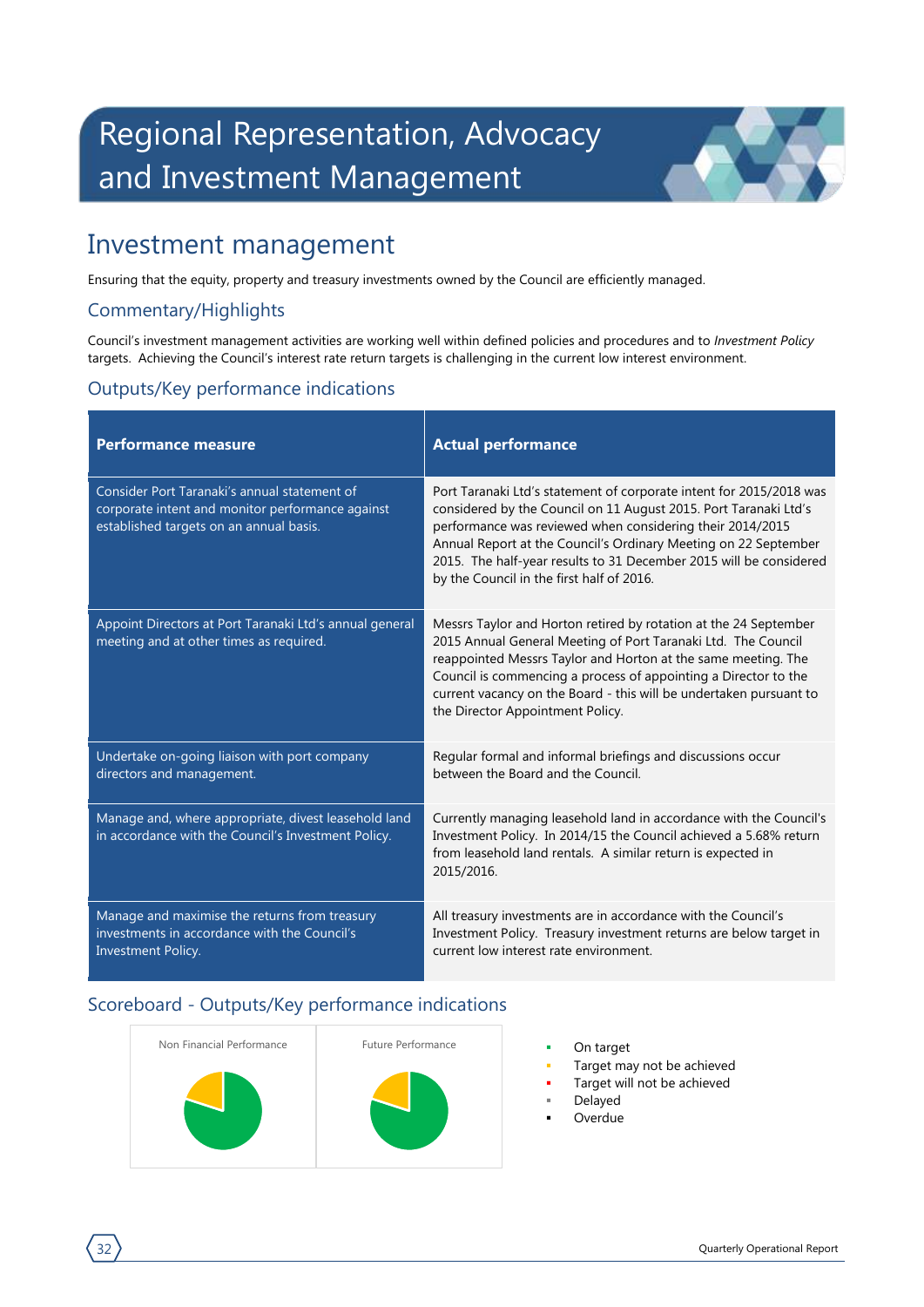## Community engagement

Promoting community awareness and understanding of the Council's functions and activities, and making quality and timely information publicly available.

#### Commentary/Highlights

The implementation of the Council's digital and social media strategy is the primary focus and good progress is being made on all fronts.

### Outputs/Key performance indications

| <b>Performance measure</b>                                                                                                                             | <b>Actual performance</b>                                                                                                                                                                                                                                                                                                                                                                                                                                                             |
|--------------------------------------------------------------------------------------------------------------------------------------------------------|---------------------------------------------------------------------------------------------------------------------------------------------------------------------------------------------------------------------------------------------------------------------------------------------------------------------------------------------------------------------------------------------------------------------------------------------------------------------------------------|
| Produce regular editions (4 per annum) of the Recount                                                                                                  | One issue of Recount (1,200 copies) was produced and distributed                                                                                                                                                                                                                                                                                                                                                                                                                      |
| newsletter to over 1,000 stakeholders through a range                                                                                                  | in September. It was also published to the Council's website.                                                                                                                                                                                                                                                                                                                                                                                                                         |
| of channels.                                                                                                                                           | Total for year to date - 1.                                                                                                                                                                                                                                                                                                                                                                                                                                                           |
| Engage with the community across a range of channels<br>including print and digital publications, news media,<br>websites and mobile and social media. | Content is reviewed and maintained on external Council websites<br>and the Council's intranet. Five companies were shortlisted from<br>the Expressions of Interest received for the development of a new<br>website. Social media activity continues to grow with more than<br>860 followers on the Council's Facebook page. The main topics of<br>interest on social media have been praise for a Citylink bus driver,<br>the Council's Storm Recovery package and weather warnings. |
| Implement the Council's environmental awards                                                                                                           | Fifteen awards were selected from 22 nominations. The awards                                                                                                                                                                                                                                                                                                                                                                                                                          |
| programme.                                                                                                                                             | will be presented on Thursday 29 October.                                                                                                                                                                                                                                                                                                                                                                                                                                             |
| Provide an on-going environmental education                                                                                                            | 39 (63 YTD) class visits/field trips of 1,250 (2,011) students,                                                                                                                                                                                                                                                                                                                                                                                                                       |
| programme for school children and the wider                                                                                                            | including Pukeiti Rainforest School, 3 (3) staff meetings, 3 (3)                                                                                                                                                                                                                                                                                                                                                                                                                      |
| community including class visits, field trips and the                                                                                                  | professional development session and 0 (1) issues of SITE                                                                                                                                                                                                                                                                                                                                                                                                                             |
| Pukeiti Rainforest School.                                                                                                                             | newsletter distributed.                                                                                                                                                                                                                                                                                                                                                                                                                                                               |



- 
- Target may not be achieved
- Target will not be achieved
- Delayed
- **Overdue**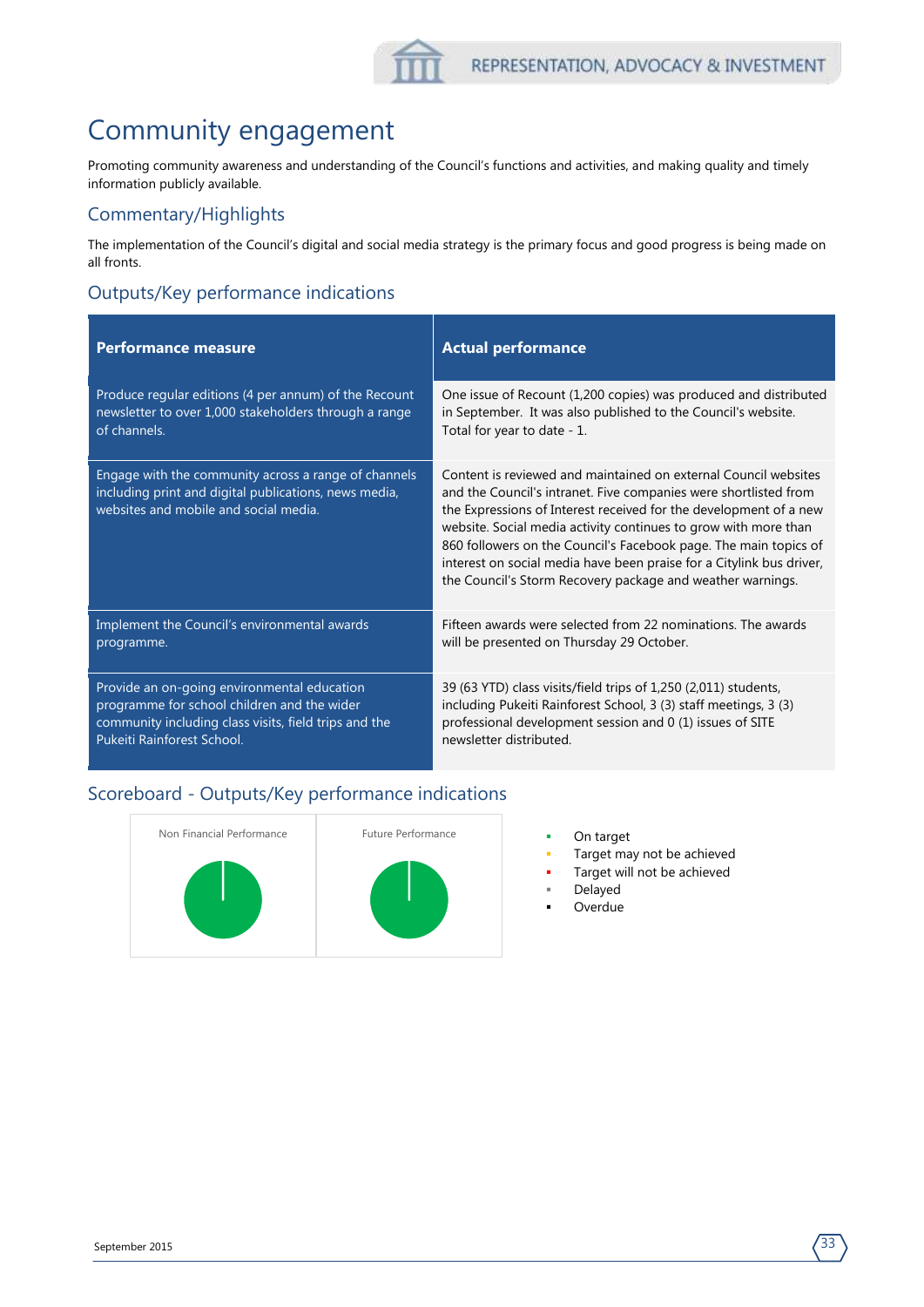## Advocacy and response

Advocating and responding, on behalf of the Taranaki community, to initiatives proposed by other agencies, when those initiatives affect the statutory responsibilities of the Council or relate to matters of regional significance, which are of interest or concern to the people of Taranaki.

#### Commentary/Highlights

A submission was made on the NES for Plantation Forestry. Council officers continue to be involved in various forums, mainly in Wellington, associated with policy development, advocacy, liason and response to activities.

### Outputs/Key performance indications

#### **Performance measure Actual performance**

Assess the implications of policy initiatives proposed by other agencies including discussion documents, proposed policies, strategies, plans and draft legislation, and respond within required timeframes on approximately 20 occasions per year.

No submissions were made during September 2015. In the year to date, one submission has been made.



- 
- Target may not be achieved
- Target will not be achieved
- Delayed
- Overdue